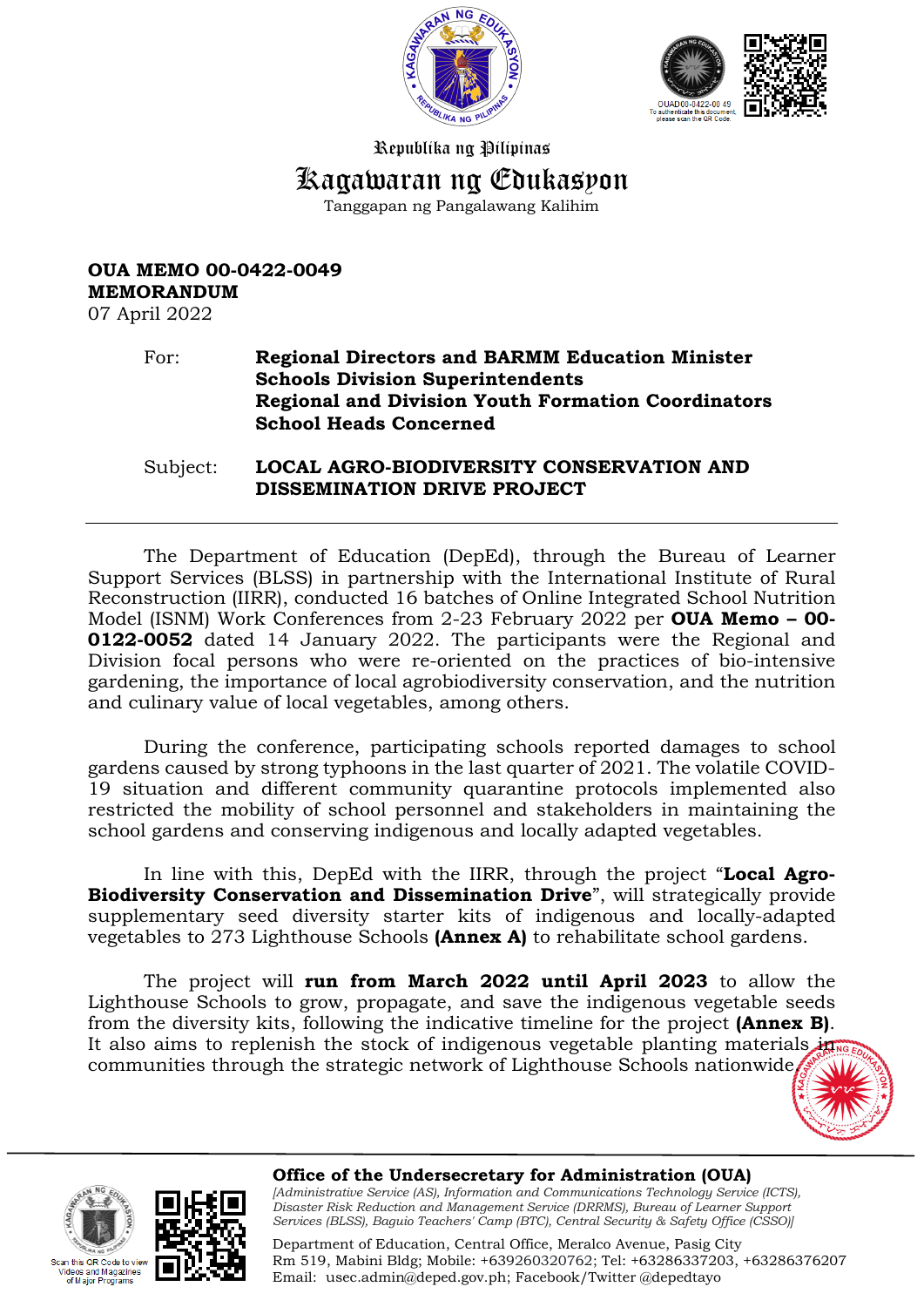Specifically, by the 2nd quarter of 2023, the Lighthouse Schools must have been able to:

- 1. grow and propagate the indigenous and locally-adapted vegetable seeds provided to them;
- 2. initiate at least one (1) seed exchange event within their district or division;
- 3. distribute planting materials (e.g. seeds, seedlings, cuttings) of indigenous and locally-adapted vegetables to at least 30 recipients (or 5 schools); and
- 4. disseminate gardening and nutrition information about the indigenous vegetables to at least 40 stakeholders through online or offline platforms.

 The Regional and Division ISNM Focal Persons shall consolidate the accomplishment of each of the Lighthouse schools using the prescribed templates **(Annex C-F)** at the end of the project.

In addition, it is requested that Regional Focal Persons shall identify a person-in-charge of receiving the starter kits and shall provide information in the delivery sheet accessible at <https://bit.ly/deliveryinformationisnm2022> **on or before April 13, 2022**.

 For questions or concerns, please contact Belinda C. Beltran, ND III and/or Christine Isabel B. Buenvenida, HEPO II, of the BLSS-SHD through 02-8632-9935 or email nutritionsupport@deped.gov.ph.

For widest dissemination.

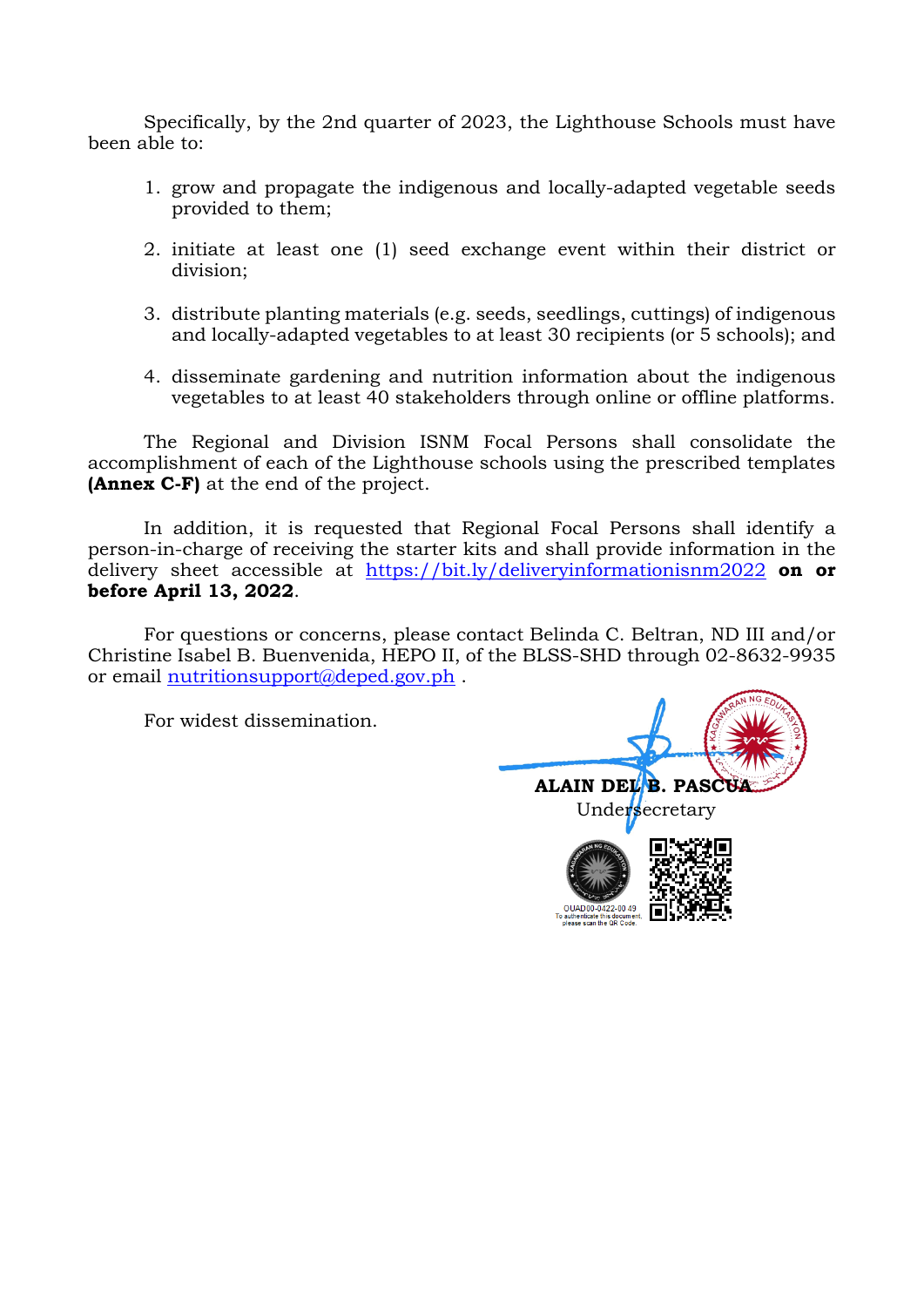#### **Annex A**

# **List of Lighthouse Schools**

| No.            | <b>Region</b> | <b>Division</b>     | <b>District</b>                    | <b>School</b><br><b>ID</b> | <b>School Name</b>                         |  |
|----------------|---------------|---------------------|------------------------------------|----------------------------|--------------------------------------------|--|
| $\mathbf{1}$   | <b>NCR</b>    | Caloocan City       | Pobcaran (Poblacion-<br>Caliparan) | 136616                     | Bagong Silang ES                           |  |
| $\overline{2}$ | <b>NCR</b>    | City of San<br>Juan | San Juan District II               | 136749                     | Kabayanan ES                               |  |
| 3              | <b>NCR</b>    | Las Piñas City      | Las Piñas City I                   | 136777                     | Las Pinas ES Central                       |  |
| 4              | <b>NCR</b>    | Makati City         | Makati City District II            | 136695                     | Pembo ES                                   |  |
| 5              | <b>NCR</b>    | Malabon City        | Malabon District IV                | 136850                     | <b>Tinajeros ES</b>                        |  |
| 6              | <b>NCR</b>    | Mandaluyong<br>City | Mandaluyong City District I        | 136660                     | Mandaluyong Elementary<br>School           |  |
| 7              | <b>NCR</b>    | Manila              | Sta. Ana I                         | 136484                     | Fernando Ma. Guerrero<br>E.S.              |  |
| 8              | <b>NCR</b>    | Marikina City       | Marikina City District I           | 136671                     | Barangka ES                                |  |
| 9              | <b>NCR</b>    | Muntinlupa<br>City  | Muntinlupa City District I         | 500438                     | Lakeview Integrated<br>School              |  |
| 10             | <b>NCR</b>    | <b>Navotas</b>      | Navotas District II                | 136865                     | Daanghari Elementary<br>School             |  |
| 11             | <b>NCR</b>    | Paranaque<br>City   | Paranaque City District II         | 136764                     | San Agustin ES                             |  |
| 12             | <b>NCR</b>    | Pasay City          | Pasay City South District          | 136595                     | Rivera Village<br><b>Elementary School</b> |  |
| 13             | <b>NCR</b>    | Pasig City          | Pasig City District I              | 136721                     | Pasig Elementary School                    |  |
| 14             | <b>NCR</b>    | Quezon City         | School District XIII               | 136577                     | Ponciano Bernardo ES                       |  |
| 15             | <b>NCR</b>    | Taguig              | Pateros                            | 136896                     | Pateros Elementary<br>School               |  |
| 16             | <b>NCR</b>    | Valenzuela<br>City  | Valenzuela City East<br>District   | 136798                     | Maysan Elementary<br>School                |  |
| 17             | <b>CAR</b>    | Abra                | La Paz                             | 500743                     | La Paz Integrated School                   |  |
| 18             | <b>CAR</b>    | Apayao              | Sta. Marcela                       | 135371                     | Sta. Marcela CS                            |  |
| 19             | <b>CAR</b>    | Baguio City         | District III                       | 136394                     | Lucban Elementary<br>school                |  |
| 20             | <b>CAR</b>    | Benguet             | La Trinidad                        | 135621                     | <b>Bineng ES</b>                           |  |
| 21             | <b>CAR</b>    | Ifugao              | Lamut                              | 135914                     | Salamague ES                               |  |
| 22             | <b>CAR</b>    | Kalinga             | Northern Pinukpuk                  | 136033                     | Ammacian Elementary<br>School              |  |
| 23             | <b>CAR</b>    | Mt. Province        | Paracelis                          | 136302                     | Labay Elementary School                    |  |
| 24             | <b>CAR</b>    | Tabuk City          | Nothern Tabuk District II          | 136011                     | San Julian Elementary<br>School            |  |
| 25             | Region I      | Alaminos City       | District II                        | 101191                     | Popantay ES                                |  |
| 26             | Region I      | <b>Batac City</b>   | Batac I                            | 100084                     | Payao Elementary School                    |  |
| 27             | Region I      | Candon City         | District I                         | 100440                     | Darapidap Elementary<br>School             |  |
| 28             | Region I      | Dagupan City        | Dagupan City District IV           | 102175                     | Carael ES                                  |  |
| 29             | Region I      | Ilocos Norte        | San Nicolas                        | 100253                     | Bingao ES                                  |  |
| 30             | Region I      | Ilocos Sur          | Narvacan North                     | 500596                     | Lungog Integrated<br>School                |  |
| 31             | Region I      | La Union            | <b>Bauang North</b>                | Paringao ES<br>100914      |                                            |  |

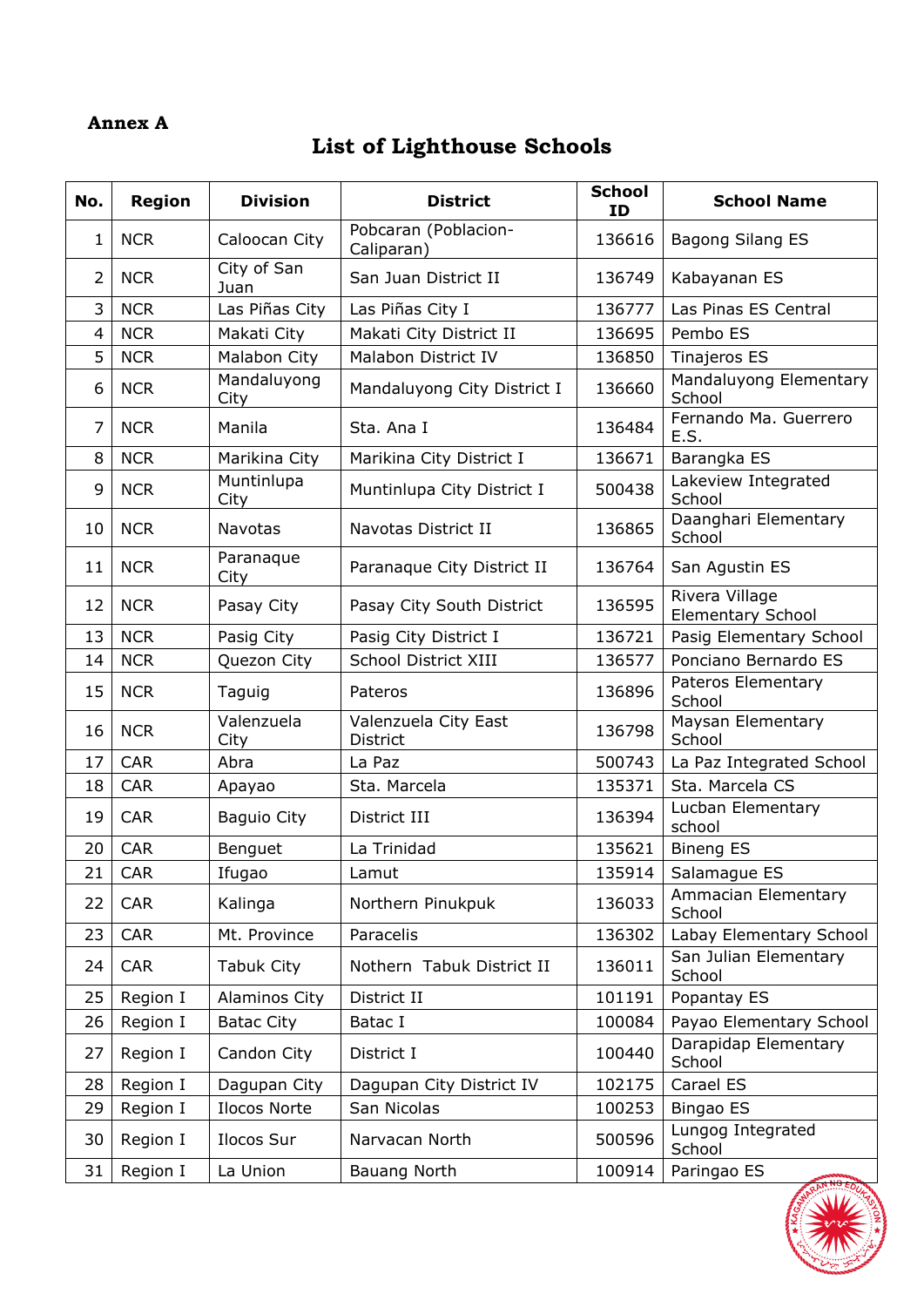| No. | <b>Region</b> | <b>Division</b>             | <b>District</b>                            | <b>School</b><br>ID | <b>School Name</b>                              |  |
|-----|---------------|-----------------------------|--------------------------------------------|---------------------|-------------------------------------------------|--|
| 32  | Region I      | Laoag City                  | Laoag City District I                      | 102182              | Amarosa Elementary<br>School                    |  |
| 33  | Region I      | Pangasinan I,<br>Lingayen   | Sta. Barbara II                            | 101641              | Botao-Tebag ES                                  |  |
| 34  | Region I      | Pangasinan II,<br>Binalonan | Alcala                                     | 101707              | San Vicente ES                                  |  |
| 35  | Region I      | San Carlos<br>City          | San Carlos City District III               | 102250              | <b>Talang Central School</b>                    |  |
| 36  | Region I      | San Fernando<br>City        | San Fernando I                             | 500482              | Lingsat Integrated<br>School                    |  |
| 37  | Region I      | Urdaneta City               | Urdaneta City District I                   | 102275              | Florentino B. Goce ComS                         |  |
| 38  | Region I      | Vigan City                  | District II                                | 100798              | San Julian ES                                   |  |
| 39  | Region II     | <b>Batanes</b>              | Ivana-Uyugan                               | 102324              | Uyugan Elementary<br>School                     |  |
| 40  | Region II     | Cagayan                     | Solana South                               | 102878              | Basi ES                                         |  |
| 41  | Region II     | Cauayan City                | Cauayan South District                     | 103222              | San Fermin ES                                   |  |
| 42  | Region II     | City of Ilagan              | South                                      | 103402              | Ilagan South CS                                 |  |
| 43  | Region II     | Isabela                     | <b>Echague East</b>                        | 103303              | Tuguegarao-Sto.<br>Domingo Elementary<br>School |  |
| 44  | Region II     | Nueva Vizcaya               | Kasibu West                                | 104088              | Kasibu Central School                           |  |
| 45  | Region II     | Quirino                     | Diffun I                                   | 501560              | <b>Gulac Integrated School</b>                  |  |
| 46  | Region II     | Santiago City               | Santiago South                             | 103841              | Sta. Rosa ES                                    |  |
| 47  | Region II     | Tuguegarao<br>City          | Tuguegarao East<br><b>Educational Zone</b> | 104383              | Capatan ES                                      |  |
| 48  | Region III    | Angeles City                | East District                              | 301040              | Francisco G.<br>Nepomuceno Mem. HS              |  |
| 49  | Region III    | Aurora                      | <b>Baler</b>                               | 104410              | Calabuanan ES                                   |  |
| 50  | Region III    | Balanga City                | Balanga City East                          | 104552              | Balanga Elementary<br>School                    |  |
| 51  | Region III    | Bataan                      | Dinalupihan West                           | 104580              | Luakan ES                                       |  |
| 52  | Region III    | <b>Bulacan</b>              | San Miguel South                           | 105098              | Don Felix De Leon<br><b>Memorial School</b>     |  |
| 53  | Region III    | Cabanatuan<br>City          | Cabanatuan City South<br>District          | 107108              | Valle Cruz ES                                   |  |
| 54  | Region III    | Gapan City                  | Gapan North                                | 105328              | Puting Tubig ES                                 |  |
| 55  | Region III    | Mabalacat City              | Mabalacat North                            | 106070              | San Joaquin ES                                  |  |
| 56  | Region III    | Malolos City                | South District                             | 240001              | <b>Bangkal ES</b>                               |  |
| 57  | Region III    | Meycauayan<br>City          | Meycauayan East                            | 500967              | Malhacan Integrated<br>School                   |  |
| 58  | Region III    | Nueva Ecija                 | San Isidro                                 | 105687              | San Isidro CS                                   |  |
| 59  | Region III    | Olongapo City               | Olongapo City District II                  | 107128              | Mabayuan Elementary<br>School                   |  |
| 60  | Region III    | Pampanga                    | Arayat West                                | 105900              | <b>Baliti ES</b>                                |  |
| 61  | Region III    | San Fernando<br>City        | San Fernando North                         | 500141              | San Isidro Integrated<br>School                 |  |
| 62  | Region III    | San Jose del<br>Monte City  | San Jose Del Monte West                    | 107163              | San Rafael (Bbh)<br><b>Elementary School</b>    |  |
| 63  | Region III    | Tarlac                      | Capas West                                 | 106383              | Capas West Central<br>Elementary School         |  |

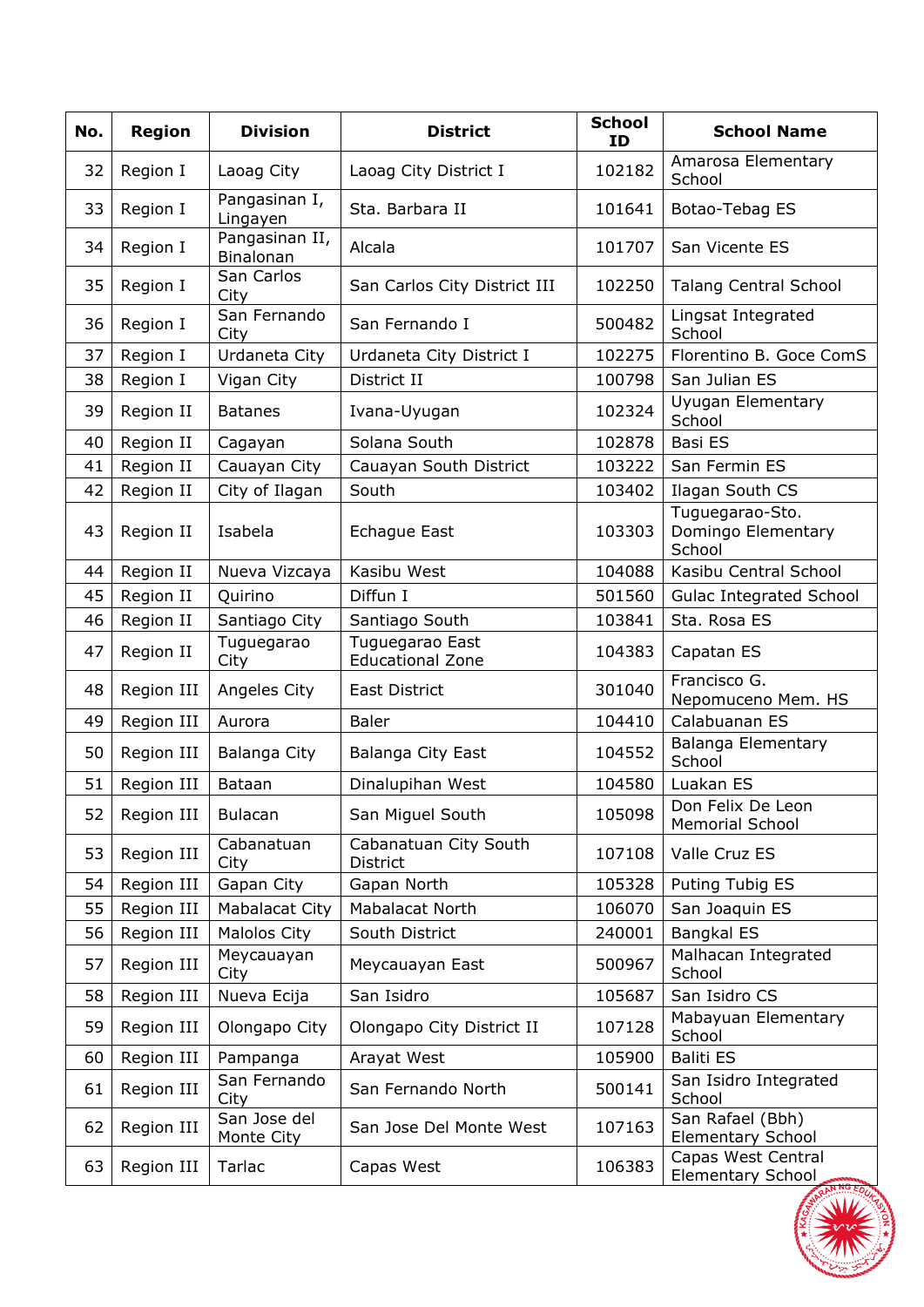| No. | <b>Region</b>           | <b>Division</b>      | <b>District</b>             | <b>School</b><br>ID     | <b>School Name</b>                           |  |
|-----|-------------------------|----------------------|-----------------------------|-------------------------|----------------------------------------------|--|
| 64  | Region III              | <b>Tarlac City</b>   | <b>Tarlac East District</b> | 106699                  | Balingcanaway Corba ES                       |  |
| 65  | Region III              | Zambales             | Candelaria                  | 106839                  | <b>Babancal Elementary</b><br>School         |  |
| 66  | Region<br>$IV-A$        | Antipolo City        | District II-D               | 109348                  | Calawis ES                                   |  |
| 67  | Region<br>IV-A          | Antipolo City        | District II-D               | 109352                  | Kaysakat ES                                  |  |
| 68  | Region<br>$IV-A$        | <b>Bacoor City</b>   | Bacoor II                   | 107888                  | Queen's Row ES                               |  |
| 69  | Region<br>IV-A          | <b>Bacoor City</b>   | Bacoor II                   | 107890                  | Talaba ES                                    |  |
| 70  | Region<br>IV-A          | <b>Bacoor City</b>   | Bacoor I                    | 107867                  | <b>Bacoor ES</b>                             |  |
| 71  | Region<br>IV-A          | <b>Bacoor City</b>   | Bacoor II                   | 107885                  | <b>Malipay ES</b>                            |  |
| 72  | Region<br>IV-A          | <b>Batangas</b>      | Mabini                      | 107452                  | Laurel Elementary<br>School                  |  |
| 73  | Region<br>IV-A          | <b>Batangas</b>      | Lemery                      | 107395                  | Ayao-Iyao Elementary<br>School               |  |
| 74  | Region<br>IV-A          | <b>Batangas</b>      | San Jose                    | 107595                  | Pinagtungulan<br><b>Elementary School</b>    |  |
| 75  | Region<br>IV-A          | <b>Batangas City</b> | Batangas City West District | 109570                  | <b>Malitam ES</b>                            |  |
| 76  | Region<br>$IV-A$        | <b>Binan City</b>    | <b>Binan</b>                | 108214                  | Our Lady of Lourdes ES<br>(Brgy. Malamig PS) |  |
| 77  | Region<br>$IV-A$        | <b>Binan City</b>    | <b>Binan</b>                | 108232                  | Timbao ES                                    |  |
| 78  | Region<br>$IV-A$        | Calamba City         | Calamba City West           | 109857                  | Post ES                                      |  |
| 79  | Region<br>IV-A          | Calamba City         | Calamba City East I         | 109815                  | E. Barretto Sr.<br><b>Elementary School</b>  |  |
| 80  | Region<br>IV-A          | Cavite               | Alfonso                     | 107856                  | Upli ES                                      |  |
| 81  | Region<br>IV-A          | Cavite               | Amadeo                      | 107857                  | Amadeo ES                                    |  |
| 82  | Region<br>IV-A          | Cavite               | Amadeo                      | 107862                  | Mariano C. Anacay ES                         |  |
| 83  | Region<br>$\text{IV-A}$ | Cavite               | Carmona                     | 107894                  | Carmona ES                                   |  |
| 84  | Region<br>IV-A          | Cavite               | General E. Aguinaldo        | 107926                  | <b>Bailen ES</b>                             |  |
| 85  | Region<br>IV-A          | Cavite               | General Mariano Alvarez     | 107941                  | San Gabriel II ES                            |  |
| 86  | Region<br>IV-A          | Cavite               | Indang I                    | 107994                  | <b>Indang CES</b>                            |  |
| 87  | Region<br>IV-A          | Cavite               | Indang II                   | 108004                  | Alulod ES                                    |  |
| 88  | Region<br>IV-A          | Cavite               | Kawit                       | 108023                  | Potol-Sta. Isabel ES                         |  |
| 89  | Region<br>IV-A          | Magallanes<br>Cavite |                             | 108032                  | Medina Elementary<br>School                  |  |
| 90  | Region<br>IV-A          | Cavite               | Maragondon                  | Maragondon ES<br>108043 |                                              |  |

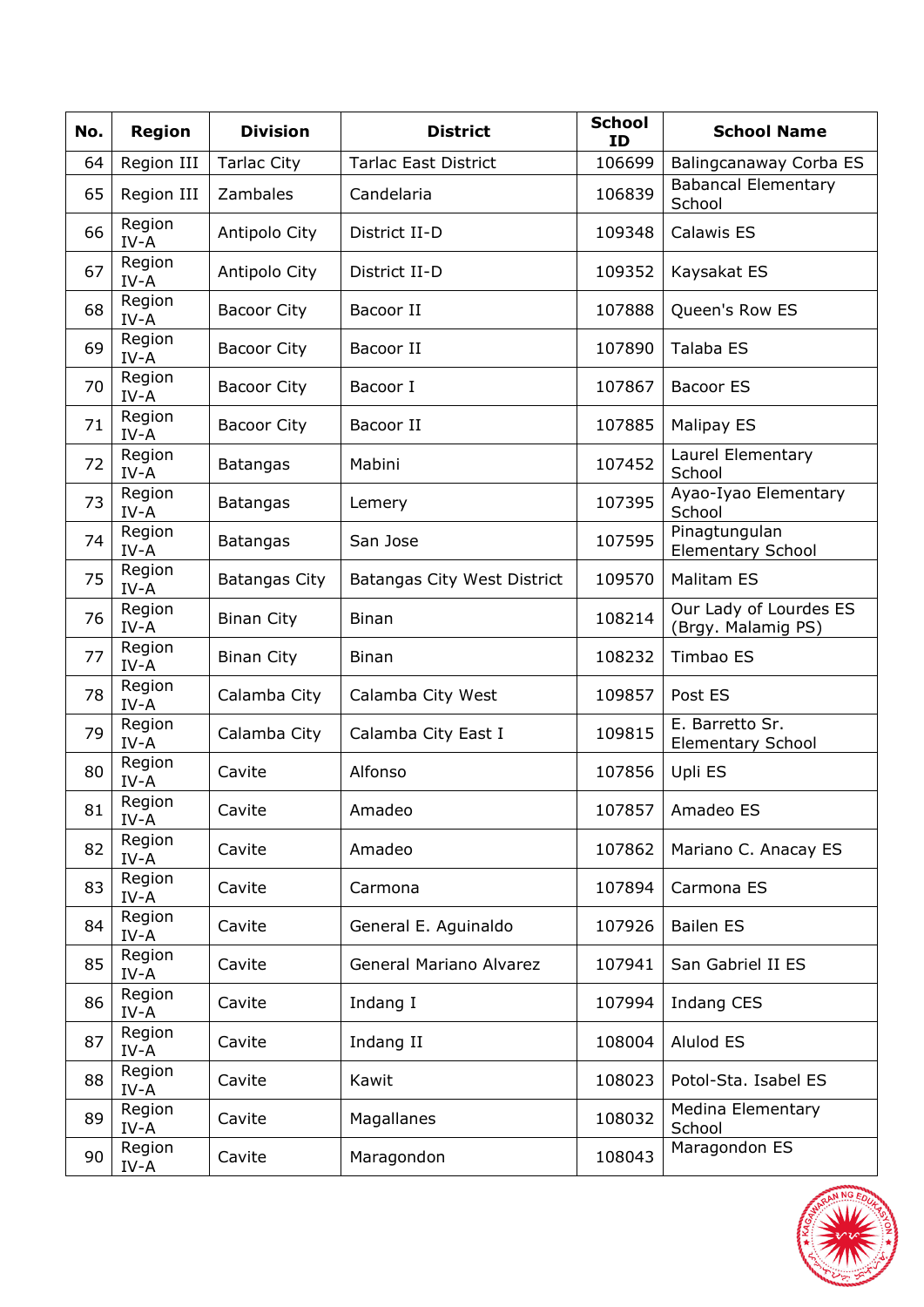| No. | <b>Region</b>    | <b>Division</b>              | <b>District</b>            | <b>School</b><br>ID | <b>School Name</b>                                |  |
|-----|------------------|------------------------------|----------------------------|---------------------|---------------------------------------------------|--|
| 91  | Region<br>$IV-A$ | Cavite                       | Mendez                     | 108058              | Panungyan ES                                      |  |
| 92  | Region<br>$IV-A$ | Cavite                       | Naic I                     | 108068              | Naic CS                                           |  |
| 93  | Region<br>$IV-A$ | Cavite                       | Naic II                    | 108078              | San Roque ES                                      |  |
| 94  | Region<br>$IV-A$ | Cavite                       | Noveleta                   | 108081              | Noveleta ES                                       |  |
| 95  | Region<br>IV-A   | Cavite                       | Silang I                   | 108102              | <b>Bulihan Sites &amp; Services</b><br>Project ES |  |
| 96  | Region<br>IV-A   | Cavite                       | Silang I                   | 108104              | Kalubkob ES                                       |  |
| 97  | Region<br>IV-A   | Cavite                       | Silang I                   | 108108              | Maguyam ES                                        |  |
| 98  | Region<br>IV-A   | Cavite                       | Silang II                  | 108127              | Malabag ES                                        |  |
| 99  | Region<br>IV-A   | Cavite                       | Silang II                  | 108132              | Pulong Bunga ES                                   |  |
| 100 | Region<br>IV-A   | Cavite                       | Tagaytay City              | 108143              | Isidro Cuadra ES                                  |  |
| 101 | Region<br>IV-A   | Cavite                       | Tagaytay City              | 108145              | Carlos S. Batino Sr. MES                          |  |
| 102 | Region<br>IV-A   | Cavite                       | Tanza                      | 108164              | Julugan ES                                        |  |
| 103 | Region<br>IV-A   | Cavite                       | Ternate                    | 108176              | <b>Ternate CS</b>                                 |  |
| 104 | Region<br>IV-A   | Cavite                       | <b>Trece Martirez City</b> | 108184              | Lapidario ES                                      |  |
| 105 | Region<br>IV-A   | Cavite                       | Rosario                    | 164013              | Bagbag II ES                                      |  |
| 106 | Region<br>$IV-A$ | Cavite                       | <b>Trece Martirez City</b> | 164014              | Southville ES                                     |  |
| 107 | Region<br>IV-A   | <b>General Trias</b><br>City | <b>General Trias II</b>    | 164017              | Sunny Brooke<br><b>Elementary School</b>          |  |
| 108 | Region<br>IV-A   | Cavite City                  | Cavite City I District     | 109629              | Julian R. Felipe ES                               |  |
| 109 | Region<br>IV-A   | Cavite City                  | Cavite City I District     | 109631              | Sangley ES                                        |  |
| 110 | Region<br>IV-A   | Dasmarinas<br>City           | Dasmariñas I               | 107904              | Langkaan ES                                       |  |
| 111 | Region<br>IV-A   | Dasmarinas<br>City           | Dasmariñas II              | 107921              | Dr. J. P. Rizal ES<br>(Dasmariñas BBES A-1)       |  |
| 112 | Region<br>IV-A   | Dasmarinas<br>City           | Dasmariñas I               | 107905              | Malinta Elementary<br>School                      |  |
| 113 | Region<br>IV-A   | Dasmarinas<br>City           | Dasmariñas I               | 107907              | Paliparan ES                                      |  |
| 114 | Region<br>IV-A   | Dasmarinas<br>City           | Dasmariñas II              | 107917              | Dasmariñas II CS<br>(Dasmariñas BBES B)           |  |
| 115 | Region<br>IV-A   | <b>General Trias</b><br>City | General Trias I            | 107945              | Gen. Gregorio S. Alona,<br>Sr. MES                |  |
| 116 | Region<br>IV-A   | Imus City                    | Imus I                     | 107974              | Imus Pilot Elementary<br>School                   |  |
| 117 | Region<br>IV-A   | Imus City                    | Imus II                    | 107985              | Gov. D. M. Camerino<br><b>Integrated School</b>   |  |

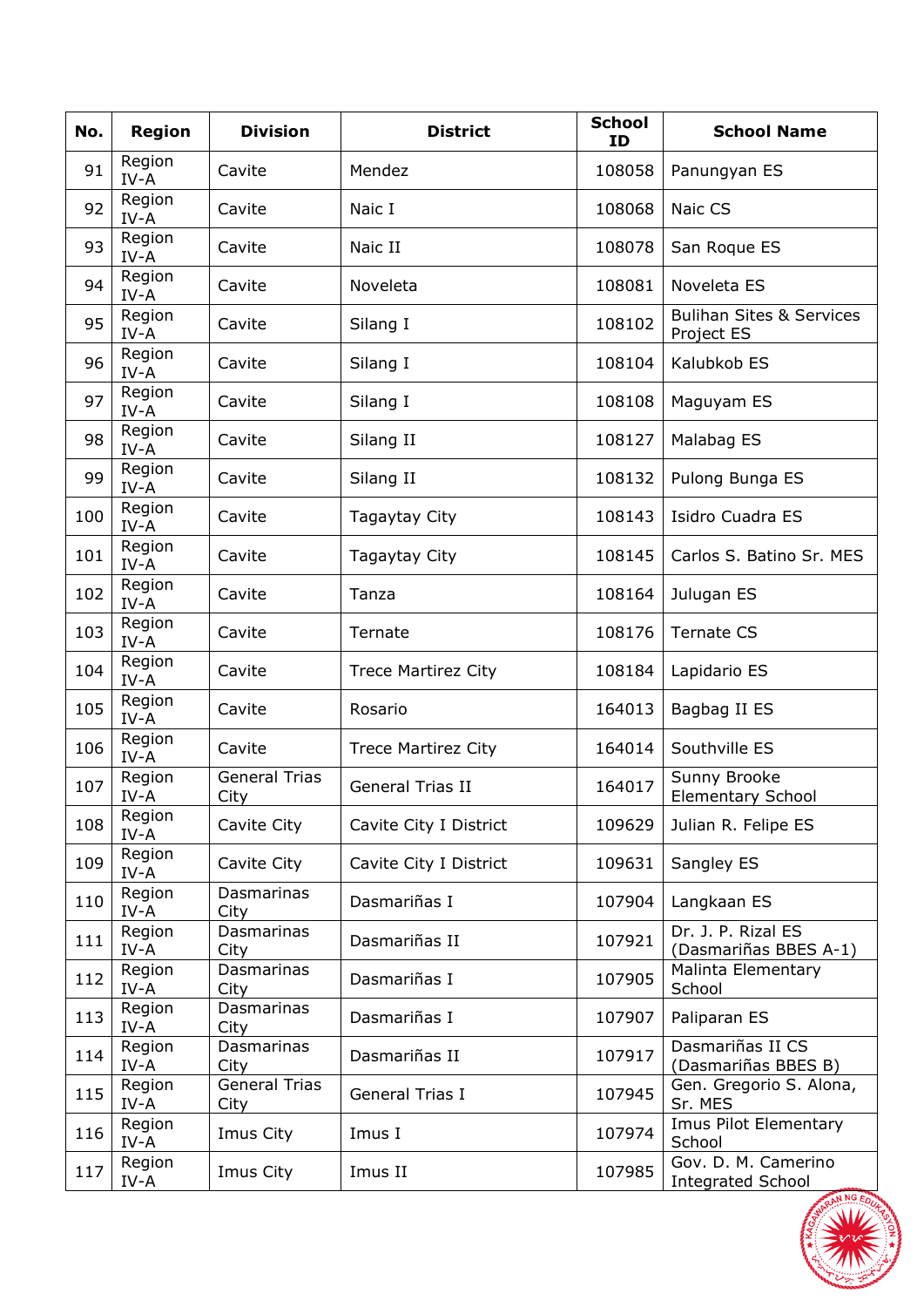| No. | <b>Region</b>    | <b>Division</b>       | <b>District</b>                | <b>School</b><br><b>ID</b> | <b>School Name</b>                                         |  |
|-----|------------------|-----------------------|--------------------------------|----------------------------|------------------------------------------------------------|--|
| 118 | Region<br>IV-A   | Imus City             | Imus II                        | 107989                     | Tinabunan ES                                               |  |
| 119 | Region<br>$IV-A$ | Laguna                | Cabuyao                        | 108244                     | <b>Mamatid Elementary</b>                                  |  |
| 120 | Region<br>$IV-A$ | Laguna                | Santa Cruz                     | 108436                     | Bagumbayan ES                                              |  |
| 121 | Region<br>$IV-A$ | Laguna                | Liliw                          | 108297                     | Liliw CES                                                  |  |
| 122 | Region<br>$IV-A$ | Laguna                | Majayjay                       | 108348                     | Majayjay Elementary<br>School                              |  |
| 123 | Region<br>IV-A   | Lipa City             | Lipa City North Disrict        | 109664                     | Plaridel ES                                                |  |
| 124 | Region<br>IV-A   | Lipa City             | Lipa City North Disrict        | 109663                     | Lumbang ES                                                 |  |
| 125 | Region<br>IV-A   | Lucena City           | Lucena West District           | 109742                     | Lucena West I ES                                           |  |
| 126 | Region<br>IV-A   | Lucena City           | Lucena East District           | 109709                     | Lucena East III ES                                         |  |
| 127 | Region<br>IV-A   | Quezon                | Real                           | 109076                     | <b>Tanauan ES</b>                                          |  |
| 128 | Region<br>$IV-A$ | Quezon                | San Antonio                    | 109112                     | San Antonio CS                                             |  |
| 129 | Region<br>$IV-A$ | Quezon                | Pitogo                         | 109007                     | Pitogo CS I                                                |  |
| 130 | Region<br>IV-A   | Rizal                 | Morong                         | 109444                     | <b>Tomas Claudio Memorial</b><br><b>Elementary Sschool</b> |  |
| 131 | Region<br>IV-A   | Rizal                 | Rodriguez I (Rodriguez)        | 109480                     | Wawa ES                                                    |  |
| 132 | Region<br>IV-A   | Rizal                 | Binangonan I                   | 109364                     | Binangonan ES                                              |  |
| 133 | Region<br>IV-A   | San Pablo City        | Dapdapan                       | 109762                     | Platon Elementary<br>School                                |  |
| 134 | Region<br>IV-A   | San Pablo City        | Fule Almeda                    | 109783                     | San Roque Elementary<br>School                             |  |
| 135 | Region<br>IV-A   | Sta. Rosa City        | City of Sta. Rosa District III | 108471                     | Caingin Elementary<br>School                               |  |
| 136 | Region<br>IV-A   | Tanauan City          | Tanauan City East II           | 107784                     | <b>Tinurik ES</b>                                          |  |
| 137 | Region<br>IV-A   | Tayabas City          | Tayabas West                   | 500496                     | Dapdap Integrated<br>School                                |  |
| 138 | Region<br>IV-A   | Tayabas City          | <b>Tayabas East</b>            | 109240                     | North Palale Elementary<br>School                          |  |
| 139 | Region<br>$IV-B$ | Calapan City          | Calapan South                  | 111558                     | Camansihan ES                                              |  |
| 140 | Region<br>$IV-B$ | Marinduque            | Santa Cruz South               | 110005                     | Matalaba ES                                                |  |
| 141 | Region<br>$IV-B$ | Occidental<br>Mindoro | Rizal                          | 110204                     | <b>Rizal ES</b>                                            |  |
| 142 | Region<br>$IV-B$ | Oriental<br>Mindoro   | Socorro                        | 110683                     | Socorro CS                                                 |  |
| 143 | Region<br>$IV-B$ | Oriental<br>Mindoro   |                                |                            | Catiningan ES                                              |  |
| 144 | Region<br>$IV-B$ | Palawan               | Aborlan West                   |                            | <b>Bubusawin Elementary</b><br>School                      |  |

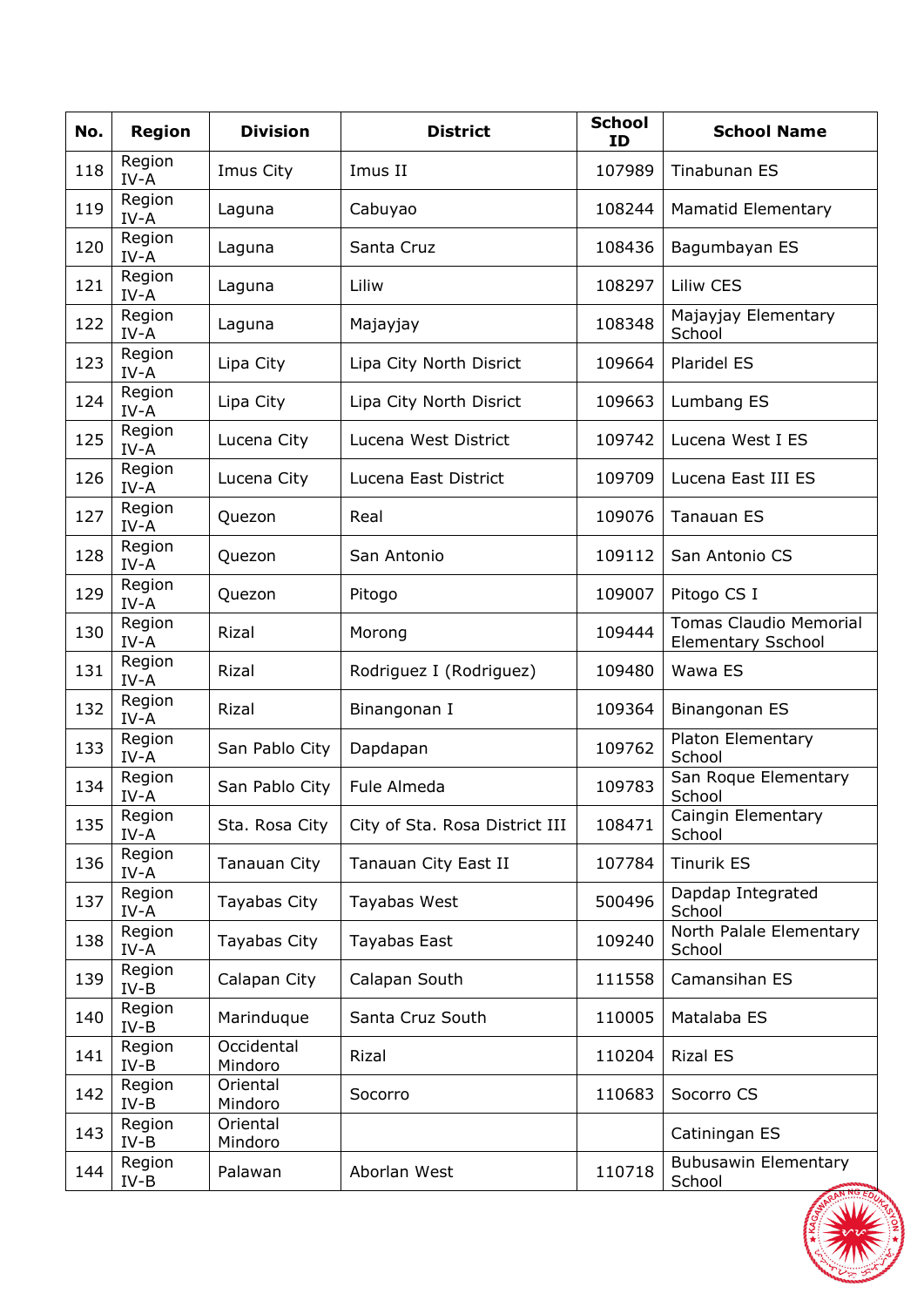| No. | <b>Region</b>    | <b>Division</b>         | <b>District</b>               | <b>School</b><br>ID | <b>School Name</b>                                   |  |
|-----|------------------|-------------------------|-------------------------------|---------------------|------------------------------------------------------|--|
| 145 | Region<br>$IV-B$ | Puerto<br>Princesa City | Puerto Princesa III District  | 111528              | <b>Salvacion Central</b><br><b>Elementary School</b> |  |
| 146 | Region<br>$IV-B$ | Romblon                 | San Andres                    | 111430              | Tan-Agan ES                                          |  |
| 147 | Region V         | Albay                   | Sto. Domingo                  | 112062              | Sto. Domingo Central<br>School                       |  |
| 148 | Region V         | Camarines<br>Norte      | Paracale                      | 112242              | Batobalani Elementary<br>School                      |  |
| 149 | Region V         | Camarines Sur           | Pasacao                       | 112902              | Caranan ES (North)                                   |  |
| 150 | Region V         | Catanduanes             | Virac South                   | 113367              | Palnab ES                                            |  |
| 151 | Region V         | Iriga City              | Iriga South District          | 114455              | Sto. Niño ES                                         |  |
| 152 | Region V         | Legaspi City            | Albay I District              | 114461              | Imalnod ES                                           |  |
| 153 | Region V         | Ligao City              | Ligao East District           | 111811              | Barayong ES                                          |  |
| 154 | Region V         | Masbate                 | Milagros West                 | 113732              | Paraiso Elementary<br>School                         |  |
| 155 | Region V         | Masbate City            | Masbaste North District 2     | 113672              | Bayombon ES                                          |  |
| 156 | Region V         | Naga City               | Naga South District           | 114505              | Concepcion Grande ES                                 |  |
| 157 | Region V         | Sorsogon                | Juban                         | 114251              | <b>Bacolod ES</b>                                    |  |
| 158 | Region V         | Sorsogon City           | Sorsogon East                 | 500464              | <b>Buhatan Integrated</b><br>National School         |  |
| 159 | Region V         | <b>Tabaco City</b>      | Tabaco South                  | 114624              | <b>Tabaco South CES</b>                              |  |
| 160 | Region VI        | Aklan                   | Lezo                          | 114765              | Ibao ES                                              |  |
| 161 | Region VI        | Antique                 | Sibalom North                 | 115300              | Juan Vego ES                                         |  |
| 162 | Region VI        | <b>Bacolod City</b>     | Bacolod City VII District     | 117489              | Don R. A. Medel Sr. ES                               |  |
| 163 | Region VI        | Bago City               | Bago City II District         | 117504              | Bago City Elementary<br>School                       |  |
| 164 | Region VI        | Cadiz City              | Cadiz City III District       | 117563              | Don Luis Consing ES                                  |  |
| 165 | Region VI        | Capiz                   | Dao                           | 115440              | Malonoy ES (dao)                                     |  |
| 166 | Region VI        | <b>Escalante City</b>   | Escalante I                   | 117043              | <b>Escalante Central</b><br><b>Elementary School</b> |  |
| 167 | Region VI        | Guimaras                | Buenavista II                 | 115838              | East Valencia Elementary<br>School                   |  |
| 168 | Region VI        | Iloilo                  | Lambunao West                 | 116468              | <b>Walang ES</b>                                     |  |
| 169 | Region VI        | Iloilo City             | Molo                          | 117619              | <b>Baluarte ES</b>                                   |  |
| 170 | Region VI        | Kabankalan<br>City      | Kabankalan III                | 117876              | <b>Binicuil ES</b>                                   |  |
| 171 | Region VI        | La Carlota<br>City      | La Carlota City District II   | 117640              | La Carlota North ES                                  |  |
| 172 | Region VI        | Negros<br>Occidental    | Himamaylan I                  | 500588              | Paloypoy Integrated<br>School                        |  |
| 173 | Region VI        | Negros<br>Occidental    | Murcia I                      | 117279              | Cansilayan ES                                        |  |
| 174 | Region VI        | Passi City              | Passi City District II (East) | 117921              | Jaguimitan Elementary<br>School                      |  |
| 175 | Region VI        | Roxas City              | Roxas City District II        | 117672              | Plaridel East ES                                     |  |
| 176 | Region VI        | Sagay City              | Sagay City District II        | 117722              | Ricardo L. Gamboa<br><b>Elementary School</b>        |  |
| 177 | Region VI        | San Carlos<br>City      | San Carlos City District IV   | 117785              | Andres Bonifacio ES                                  |  |

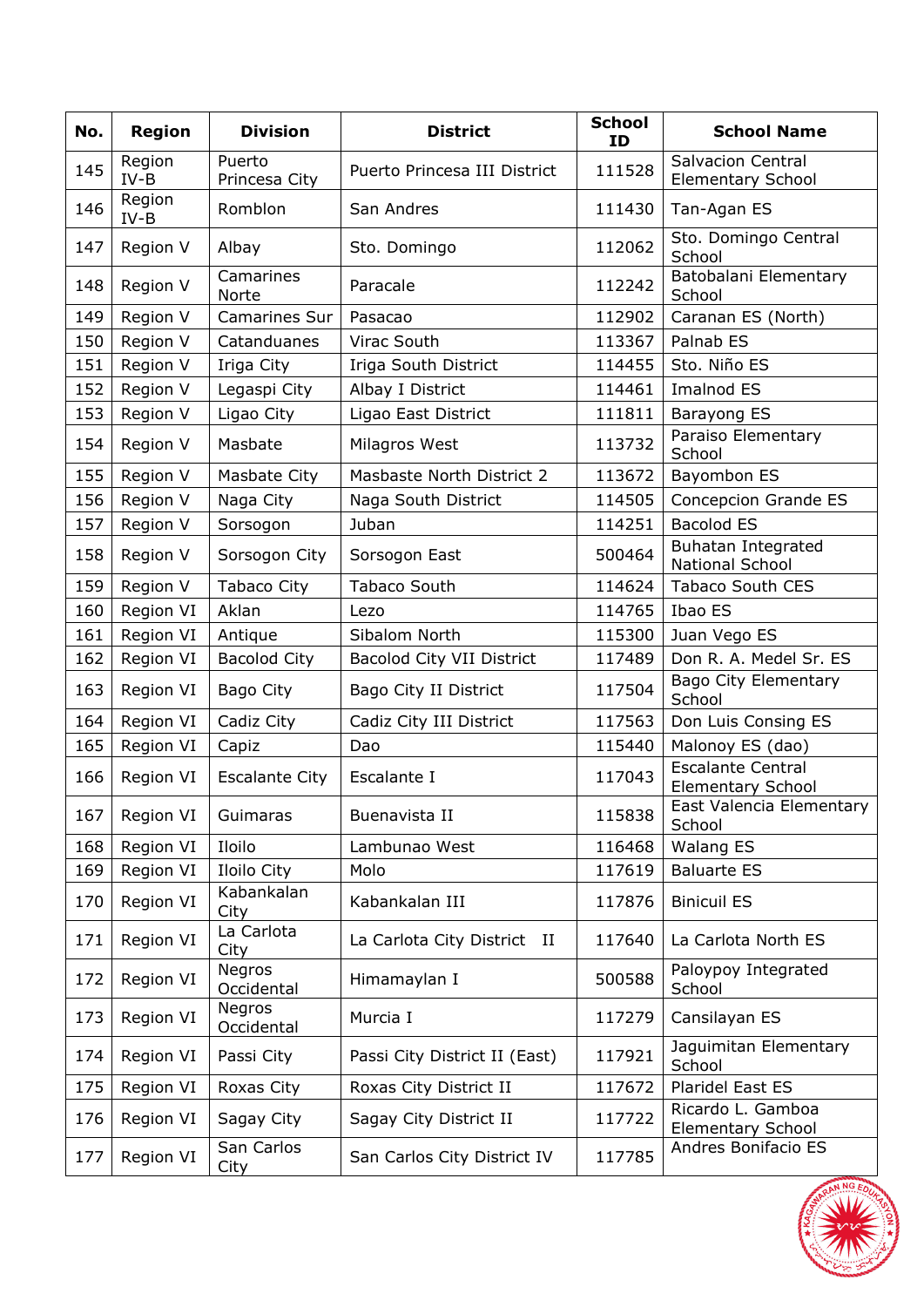| No. | <b>Region</b>  | <b>Division</b>       | <b>District</b>                            | <b>School</b><br>ID                     | <b>School Name</b>                                  |  |
|-----|----------------|-----------------------|--------------------------------------------|-----------------------------------------|-----------------------------------------------------|--|
| 178 | Region VI      | Silay City            | Silay City District I                      | 117804                                  | Silay South ES                                      |  |
| 179 | Region<br>VII  | <b>Bais City</b>      | Bais City South                            | 120095                                  | Mabunao ES                                          |  |
| 180 | Region<br>VII  | Bayawan City          | Bayawan West                               | 120161                                  | Minaba Elementary<br>School                         |  |
| 181 | Region<br>VII  | Bogo City             | Bogo I                                     | 119123                                  | La Paz ES                                           |  |
| 182 | Region<br>VII  | <b>Bohol</b>          | Pres. C. P. Garcia                         | 118586                                  | <b>Aquining ES</b>                                  |  |
| 183 | Region<br>VII  | Carcar City           | Carcar I                                   | 303082                                  | Roberto E. Sato<br>Memorial National High<br>School |  |
| 184 | Region<br>VII  | Cebu                  | Daanbantayan II                            | 119284                                  | Maya ES                                             |  |
| 185 | Region<br>VII  | Cebu City             | South District 1                           | 119866                                  | Don Vicente Rama MES<br>(Basak ES)                  |  |
| 186 | Region<br>VII  | City of Naga,<br>Cebu | Naga III                                   | 119505                                  | Cogon Elementary<br>School                          |  |
| 187 | Region<br>VII  | Danao City            | Danao City West                            | 500783                                  | Guinacot Integrated<br>School                       |  |
| 188 | Region<br>VII  | Dumaguete<br>City     | Dumaguete City South<br><b>District</b>    | 119949                                  | South City Elementary<br>School                     |  |
| 189 | Region<br>VII  | Guihulngan<br>City    | Guihulngan North<br>120248                 |                                         | Lag-asan ES                                         |  |
| 190 | Region<br>VII  | Lapu-Lapu<br>City     | Lapu-Lapu City North<br>119970<br>District |                                         | Pusok Elementary School                             |  |
| 191 | Region<br>VII  | Mandaue City          | Mandaue City Central<br>District           | 119997                                  | Mandaue City CS                                     |  |
| 192 | Region<br>VII  | Negros<br>Oriental    | Bindoy                                     | 120171                                  | <b>Bindoy Central</b><br><b>Elementary School</b>   |  |
| 193 | Region<br>VII  | Siquijor              | Siquijor                                   | 501431                                  | Siquijor Integrated<br>School                       |  |
| 194 | Region<br>VII  | Tagbilaran<br>City    | Tagbilaran City                            | 118706                                  | Cogon Elementary<br>School                          |  |
| 195 | Region<br>VII  | <b>Talisay City</b>   | Talisay City II                            | 119799                                  | Jaclupan Elementary<br>School                       |  |
| 196 | Region<br>VII  | Tanjay City           | Pamplona District                          | 120408                                  | Balayong Elem School                                |  |
| 197 | Region<br>VII  | Toledo City           | Toledo City South District                 | 120744                                  | Fulgencio Dolino ES                                 |  |
| 198 | Region<br>VIII | Baybay City           | Baybay I                                   | 121088                                  | Kansungka Elementary<br>School                      |  |
| 199 | Region<br>VIII | <b>Biliran</b>        | Kawayan                                    | 120837                                  | Mapuyo ES                                           |  |
| 200 | Region<br>VIII | Borongan City         | Borongan North                             | 122379                                  | Maypangdan Elementary<br>School                     |  |
| 201 | Region<br>VIII | Calbayog City         | Calbayog District V                        | 124030                                  | Anislag Elementary<br>School                        |  |
| 202 | Region<br>VIII | Catbalogan<br>City    | Catbalogan IV                              | 123439                                  | Silanga Elementary<br>School                        |  |
| 203 | Region<br>VIII | Eastern<br>Samar      | Oras East                                  | Factoria Elementary<br>122638<br>School |                                                     |  |

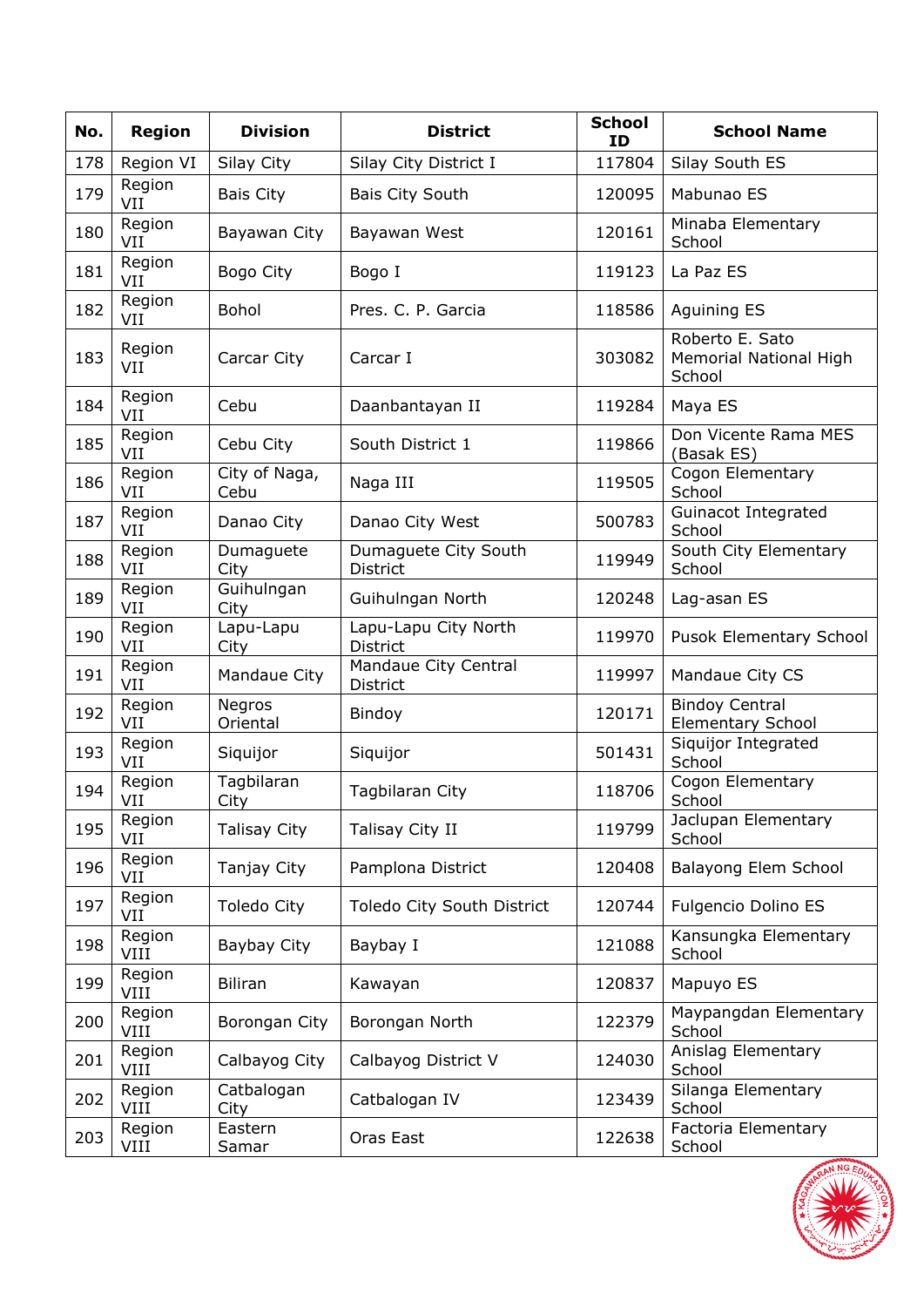| No. | <b>Region</b>  | <b>Division</b>             | <b>District</b>                         | <b>School</b><br>ID | <b>School Name</b>                          |  |
|-----|----------------|-----------------------------|-----------------------------------------|---------------------|---------------------------------------------|--|
| 204 | Region<br>VIII | Leyte                       | Abuyog South                            | 120920              | Abuyog South Central<br>School              |  |
| 205 | Region<br>VIII | Maasin City                 | Maasin City II                          | 122163              | Laboon ES                                   |  |
| 206 | Region<br>VIII | Northern<br>Samar           | Pambujan I                              | 123182              | Pambujan 1 Central<br>School                |  |
| 207 | Region<br>VIII | Ormoc City                  | Ormoc I                                 | 124152              | Donghol Elementary<br>School                |  |
| 208 | Region<br>VIII | Samar<br>(Western<br>Samar) | Gandara II - Matuguinao                 | 123556              | San Agustin ES                              |  |
| 209 | Region<br>VIII | Southern<br>Leyte           | Bontoc I                                | 122020              | Sta. Cruz Elementary<br>School              |  |
| 210 | Region<br>VIII | Tacloban City               | District Learning Center I              | 500489              | Ridge View Park<br><b>Integrated School</b> |  |
| 211 | Region IX      | Dapitan City                | Potungan                                | 125945              | Aseniero ES                                 |  |
| 212 | Region IX      | Dipolog City                | Dipolog City North                      | 125979              | Barra Elementary School                     |  |
| 213 | Region IX      | Isabela City                | Isabela City North District             | 126011              | Latuan Elementary<br>School                 |  |
| 214 | Region IX      | Pagadian City               | Pagadian City East District             | 126050              | Kawit ES                                    |  |
| 215 | Region IX      | Zamboanga<br>City           | Tetuan                                  | 126229              | <b>Tetuan CS</b>                            |  |
| 216 | Region IX      | Zamboanga<br>del Norte      | Manukan II                              | 124525              | Linay CS                                    |  |
| 217 | Region IX      | Zamboanga<br>del Sur        | Lakewood                                | 125139              | <b>Biswangan ES</b>                         |  |
| 218 | Region IX      | Zamboanga<br>Sibugay        | Ipil                                    | 125614              | Don Andres ES                               |  |
| 219 | Region X       | <b>Bukidnon</b>             | Baungon                                 | 126280              | San Vicente ES                              |  |
| 220 | Region X       | Cagayan de<br>Oro City      | Cagayan de Oro City West<br>II District | 127998              | <b>Bulua Central School</b>                 |  |
| 221 | Region X       | Camiguin                    | Mambajao                                | 126918              | Quiboro ES                                  |  |
| 222 | Region X       | El Salvador                 | District I                              | 127674              | Kalabaylabay ES                             |  |
| 223 | Region X       | Gingoog City                | Gingoog City West-2<br><b>District</b>  | 500811              | Pedro Maligmat<br>Integrated School - Elem  |  |
| 224 | Region X       | Iligan City                 | Iligan City West District               | 128161              | Sgt. Miguel Canoy MCS                       |  |
| 225 | Region X       | Lanao del<br>Norte          | Kapatagan East                          | 126993              | Kapatagan East CS                           |  |
| 226 | Region X       | Malaybalay<br>City          | Malaybalay City District V              | 126574              | Airport Village ES                          |  |
| 227 | Region X       | Misamis<br>Occidental       | Bonifacio West                          | 127299              | Liloan CS                                   |  |
| 228 | Region X       | Misamis<br>Oriental         | Salay                                   | 127860              | Salay CS                                    |  |
| 229 | Region X       | Oroquieta City              | Central District II                     | 127455              | Langcangan CES                              |  |
| 230 | Region X       | Ozamis City                 | Ozamis City District II                 | 128172              | Labo Central School                         |  |
| 231 | Region X       | Tangub City                 | Tangub South District                   | 128246              | Lorenzo Tan Memorial<br><b>CS</b>           |  |
| 232 | Region X       | Valencia City               | District I                              | 126863              | Valencia City Central<br>School             |  |

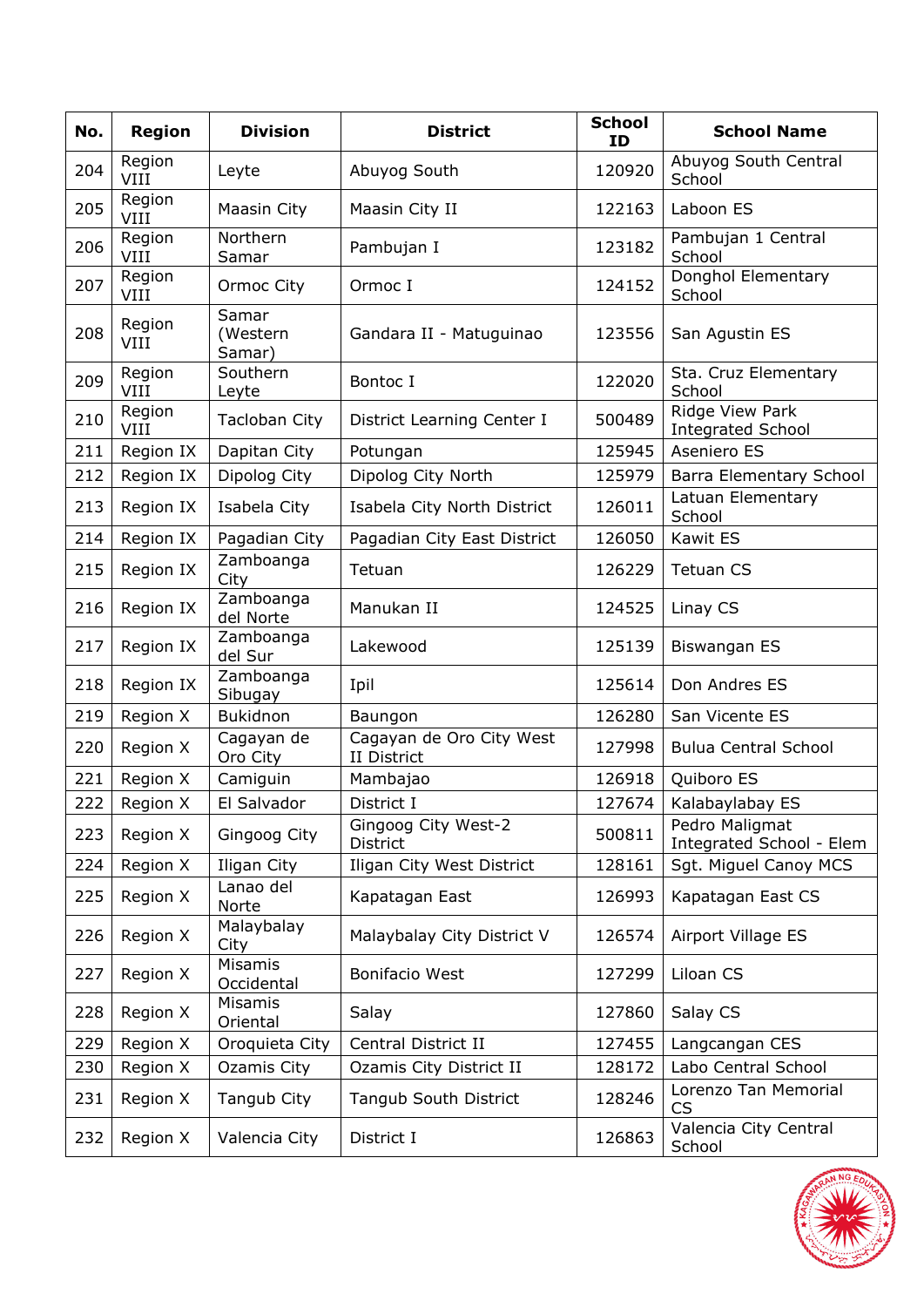| No. | <b>Region</b> | <b>Division</b>                       | <b>District</b>             | <b>School</b><br><b>ID</b> | <b>School Name</b>                                            |  |
|-----|---------------|---------------------------------------|-----------------------------|----------------------------|---------------------------------------------------------------|--|
| 233 | Region XI     | Compostela<br>Valley                  | Compostela                  | 128263                     | Compostela Central<br><b>Elementary School SPED</b><br>Center |  |
| 234 | Region XI     | Davao City                            | <b>Baguio</b>               | 129466                     | Cadalian Elementary<br>School                                 |  |
| 235 | Region XI     | Davao del<br>Norte                    | Asuncion                    | 128583                     | New Bantayan ES                                               |  |
| 236 | Region XI     | Davao del Sur                         | Hagonoy I                   | 128857                     | Apolonio R. Fuentes Sr.<br>ES                                 |  |
| 237 | Region XI     | Davao<br>Occidental                   | Sta. Maria East             | 129115                     | L. Payan ES                                                   |  |
| 238 | Region XI     | Davao<br>Oriental                     | Baganga North               | 129156                     | Kinablangan ES                                                |  |
| 239 | Region XI     | Davao<br>Oriental                     | Lupon West                  | 129325                     | Benito Barol Sr. ES                                           |  |
| 240 | Region XI     | Digos City                            | Digos Occidental            | 129757                     | Pedro Basalan ES                                              |  |
| 241 | Region XI     | <b>Island Garden</b><br>City of Samal | Kaputian                    | 128698                     | Sta. Cruz Elementary<br>School                                |  |
| 242 | Region XI     | Panabo City                           | Panabo South                | 129804                     | Glecerio L. Dondoy CES                                        |  |
| 243 | Region XI     | Tagum City                            | Tagum City South            | 128798                     | Visayan Village Central<br><b>Elementary School</b>           |  |
| 244 | Region<br>XII | General<br>Santos City                | Buayan                      | 131302                     | Datu Acad Dalid<br><b>Elementary School</b>                   |  |
| 245 | Region<br>XII | Kidapawan<br>City                     | Kidapawan City District III | 131344                     | Lanao Central<br><b>Elementary School</b>                     |  |
| 246 | Region<br>XII | Koronadal City                        | Koronadal East District I   | 131382                     | Namnama ES                                                    |  |
| 247 | Region<br>XII | North<br>Cotabato                     | President Roxas North       | 130355                     | <b>Ilustre CES</b>                                            |  |
| 248 | Region<br>XII | Sarangani                             | West Kiamba                 | 130499                     | Kiamba Central School<br>SPED Center                          |  |
| 249 | Region<br>XII | South<br>Cotabato                     | Sto. Niño                   | 130763                     | Teresita ES                                                   |  |
| 250 | Region<br>XII | Sultan<br>Kudarat                     | Isulan South                | 131012                     | <b>Bambad Central School</b>                                  |  |
| 251 | Region<br>XII | <b>Tacurong City</b>                  | <b>Tacurong South</b>       | 131232                     | Josue S. Alcasid CS                                           |  |
| 252 | CARAGA        | Agusan del<br>Norte                   | Santiago                    | 131538                     | Jagupit ES                                                    |  |
| 253 | CARAGA        | Agusan del<br>Sur                     | Sibagat I                   | 131887                     | Sibagat CES                                                   |  |
| 254 | CARAGA        | Bayugan City                          | Bayugan East                | 131610                     | Pinagala-an ES                                                |  |
| 255 | <b>CARAGA</b> | <b>Bislig City</b>                    | <b>Bislig City II</b>       | 132631                     | San Fernando ES                                               |  |
| 256 | CARAGA        | <b>Butuan City</b>                    | East Butuan District II     | 132037                     | Sumilihon CES                                                 |  |
| 257 | CARAGA        | Cabadbaran<br>City                    | North Cabadbaran            | 500312                     | North Cabadbaran CES                                          |  |
| 258 | CARAGA        | Dinagat Island                        | Dinagat                     | 132398                     | Justiniana Elementary<br>School                               |  |
| 259 | CARAGA        | Siargao                               | Sapao                       | 132212                     | Rizal Elementary School                                       |  |
| 260 | CARAGA        | Surigao City                          | Surigao City District VII   | 132299                     | Mat-i Central Elementary<br>School                            |  |

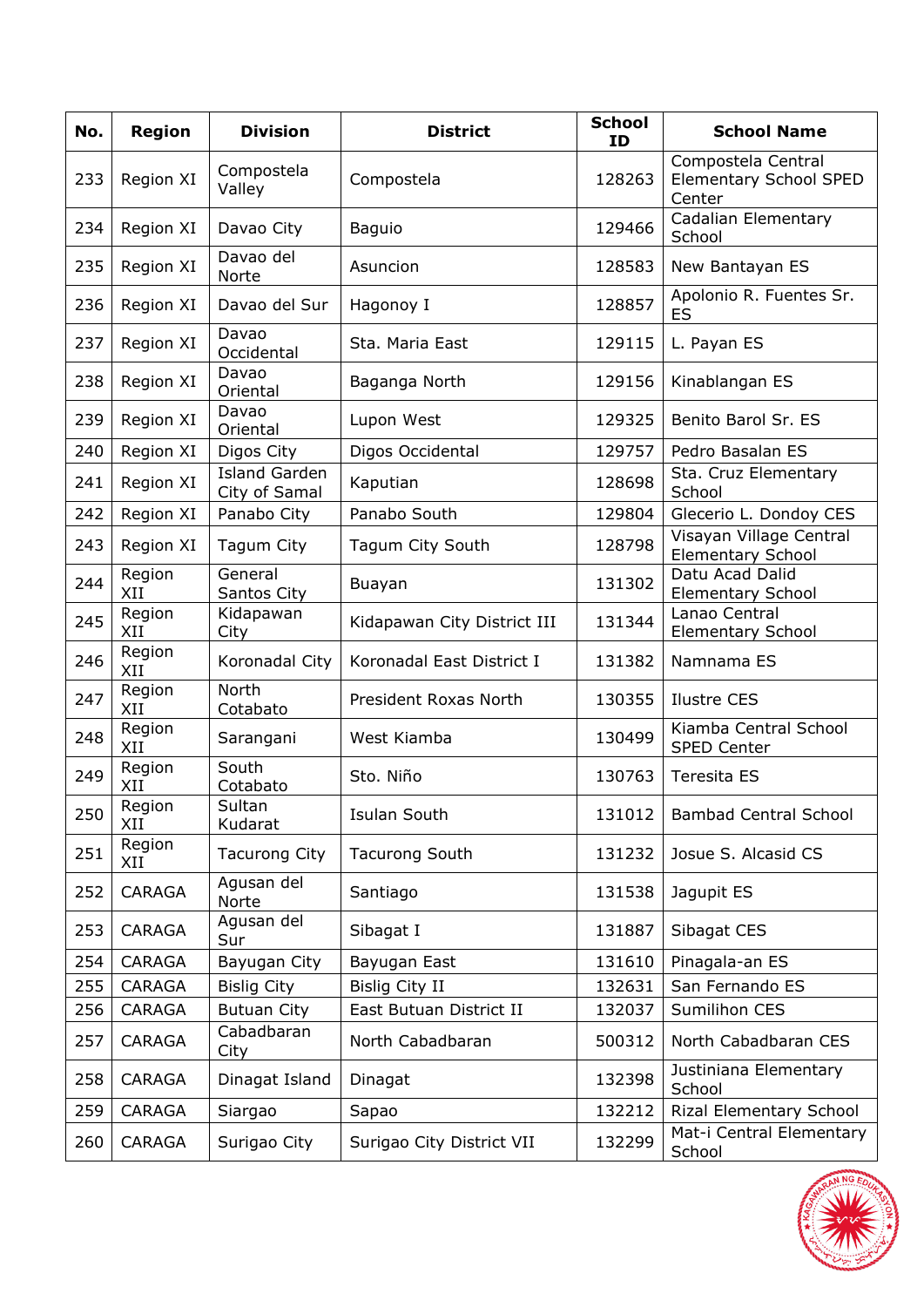| No. | <b>Region</b> | <b>Division</b>       | <b>District</b>            | <b>School</b><br>ID | <b>School Name</b>                     |
|-----|---------------|-----------------------|----------------------------|---------------------|----------------------------------------|
| 261 | CARAGA        | Surigao del<br>Norte  | Tagana-An                  | 132548              | Tagana-an CES                          |
| 262 | <b>CARAGA</b> | Surigao del<br>Sur    | Tagbina I                  | 500583              | Quezon Elementary<br>School            |
| 263 | CARAGA        | Tandag City           | Tandag II                  | 132973              | Rosario Elementary<br>School           |
| 264 | <b>BARMM</b>  | Basilan               | Maluso West                | 133066              | Shipyard ES                            |
| 265 | <b>BARMM</b>  | Lamitan City          | Lamitan West I             | 133021              | <b>Ubit ES</b>                         |
| 266 | <b>BARMM</b>  | Lanao del Sur<br>– T  | Poona-Bayabao West         | 215527              | Barith ES                              |
| 267 | <b>BARMM</b>  | Lanao del Sur<br>- II | South Balabagan            | 133578              | Igabay ES                              |
| 268 | <b>BARMM</b>  | Maguindanao<br>I      | South Upi                  | 134248              | Lumao ES                               |
| 269 | <b>BARMM</b>  | Maguindanao<br>и      | Upi North                  | 134219              | Bugabungan ES                          |
| 270 | <b>BARMM</b>  | Marawi City           | <b>West District</b>       | 134956              | Camp Bagong Amai<br>Pakpak ES          |
| 271 | <b>BARMM</b>  | Sulu                  | Jolo I                     | 134338              | Salih Yusah ES                         |
| 272 | <b>BARMM</b>  | Tawi-Tawi             | Bongao II                  | 134752              | <b>Yusop Dais Elementary</b><br>School |
| 273 | Region<br>XII | Cotabato City         | Cotabato City District III | 131252              | Notre Dame Village<br>Central ES       |

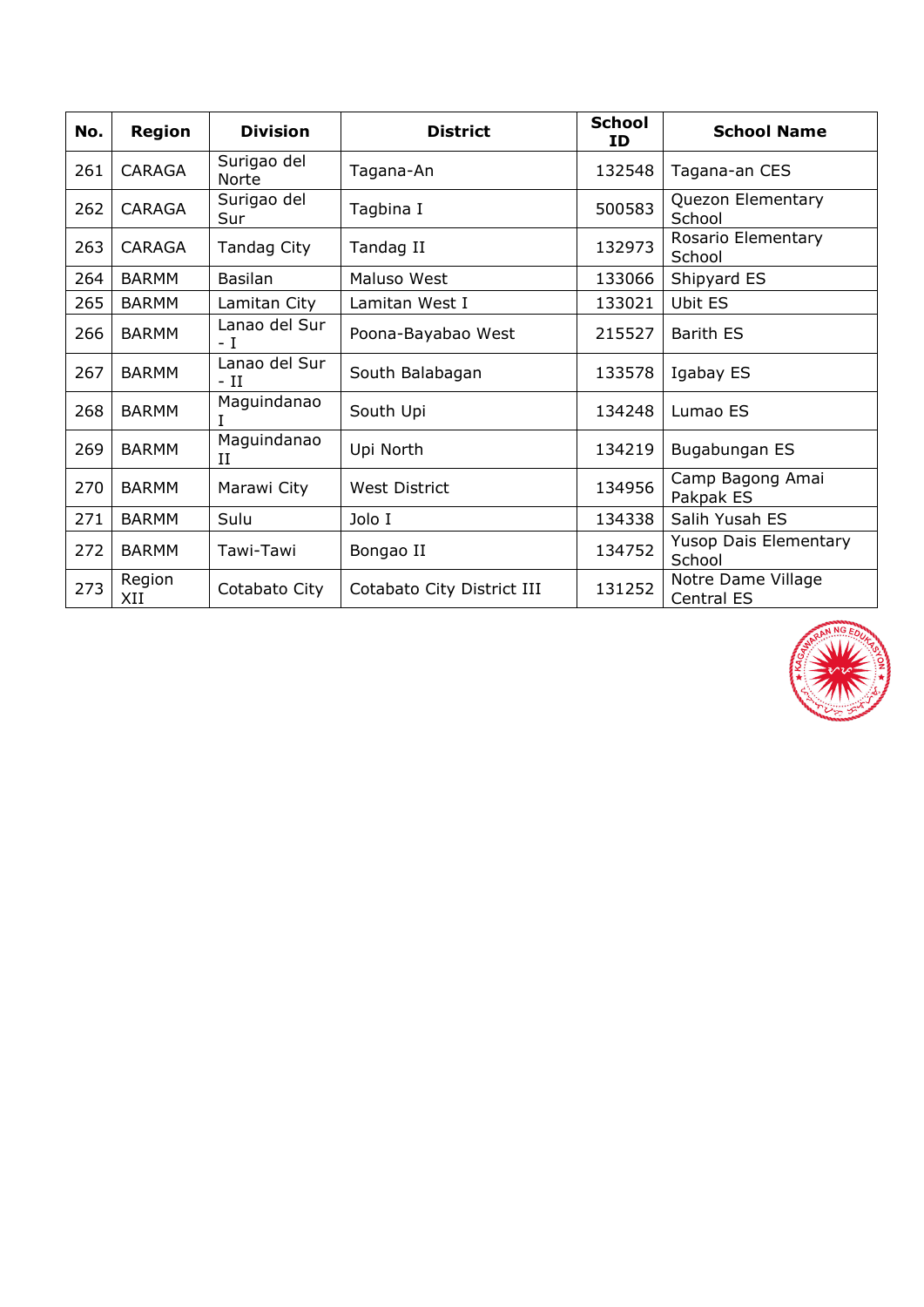# **Annex B**

#### **Local Agro-biodiversity Conservation and Dissemination Drive Project Timeline**

| <b>Key Activity</b>                                                          |  |    | 2022 |    | 2023 |                |                                                                                          |  |
|------------------------------------------------------------------------------|--|----|------|----|------|----------------|------------------------------------------------------------------------------------------|--|
|                                                                              |  | Q2 | Q3   | Q4 | Q1   | Q <sub>2</sub> | In-charge                                                                                |  |
| 1. Delivery of Seed Diversity Kits<br>(SDK) from IIRR to Regional<br>Offices |  |    |      |    |      |                | <b>IIRR</b>                                                                              |  |
| 2. Distribution of SDK to<br>Lighthouse Schools                              |  |    |      |    |      |                | DepEd Regional Offices                                                                   |  |
| 3. Propagation of indigenous<br>vegetables                                   |  |    |      |    |      |                | Lighthouse Schools                                                                       |  |
| 4. Seed production, collection and<br>saving                                 |  |    |      |    |      |                | Lighthouse Schools                                                                       |  |
| 5. Seed Exchange Events of each<br>Lighthouse School                         |  |    |      |    |      |                | Lighthouse Schools (w/<br>support from SDOs)                                             |  |
| 6. Monitoring & updating of ROs<br>to DepEd & IIRR on LS seed<br>propagation |  |    |      |    |      |                | DepEd, ROs and DOs                                                                       |  |
| 7. Report Submission                                                         |  |    |      |    |      |                | Lighthouse Schools;<br>SDOs and ROs for<br>consolidation before<br>submitting to Central |  |

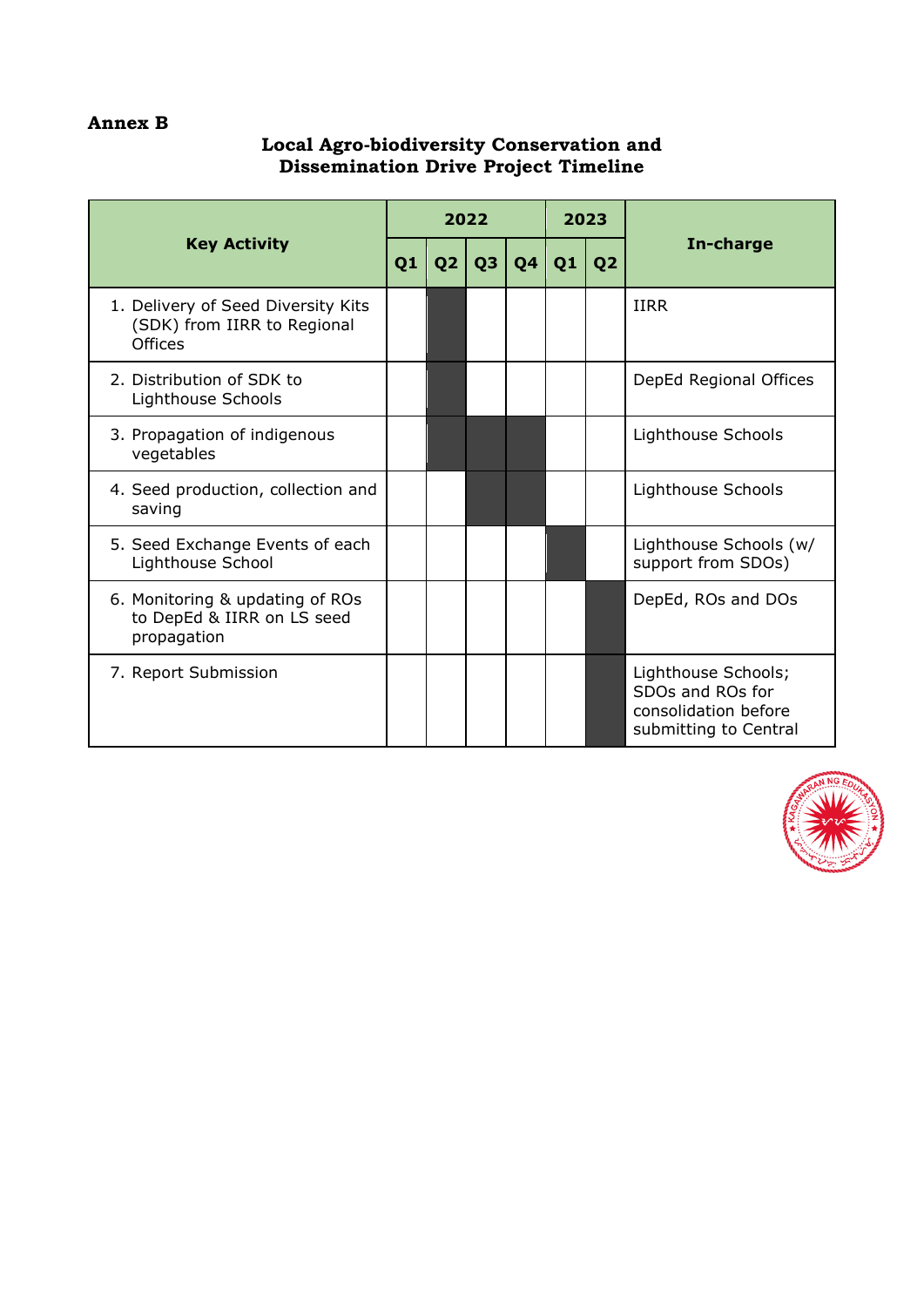#### **Annex C**

# **Acknowledgement Receipt of Lighthouse Schools for Seed Diversity Kit**

#### **Region**: \_\_\_\_\_\_\_\_\_\_\_\_\_\_\_\_\_\_\_\_\_\_\_\_\_\_\_\_\_\_\_\_\_\_\_\_\_\_

| No. | <b>Division</b>                                                                           | <b>District</b>                                                                           | <b>School ID</b>                                                                          | <b>Lighthouse</b><br><b>School Name</b>                                                   | <b>Received</b><br>by/Date |
|-----|-------------------------------------------------------------------------------------------|-------------------------------------------------------------------------------------------|-------------------------------------------------------------------------------------------|-------------------------------------------------------------------------------------------|----------------------------|
|     | [pre-filled out by<br>RO based on<br>master list of<br>Lighthouse<br>Schools <sub>7</sub> | [pre-filled out by<br>RO based on<br>master list of<br>Lighthouse<br>Schools <sub>7</sub> | [pre-filled out by<br>RO based on<br>master list of<br>Lighthouse<br>Schools <sub>7</sub> | [pre-filled out<br>by RO based on<br>master list of<br>Lighthouse<br>Schools <sub>7</sub> |                            |
| 1.  |                                                                                           |                                                                                           |                                                                                           |                                                                                           |                            |
| 2.  |                                                                                           |                                                                                           |                                                                                           |                                                                                           |                            |
| 3.  |                                                                                           |                                                                                           |                                                                                           |                                                                                           |                            |
| 4.  |                                                                                           |                                                                                           |                                                                                           |                                                                                           |                            |
| 5.  |                                                                                           |                                                                                           |                                                                                           |                                                                                           |                            |
| 6.  |                                                                                           |                                                                                           |                                                                                           |                                                                                           |                            |

Accomplished by:

# **Regional ISNM/ GPP Coordinator**

**Date:** \_\_\_\_\_\_\_\_\_\_\_\_\_\_\_\_\_\_\_\_\_\_\_

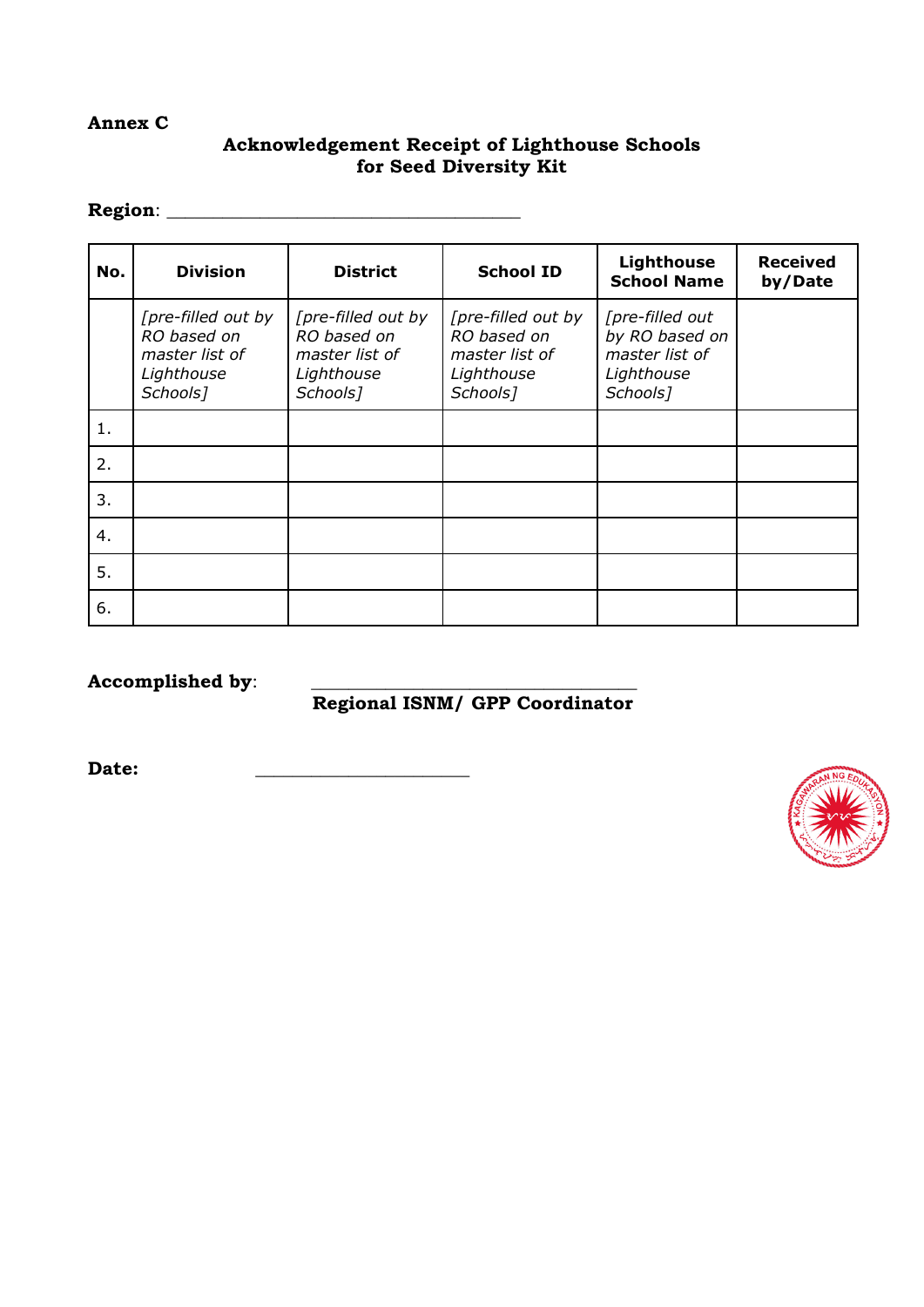#### **Annex D**

### **Monitoring Tool for Distributed Planting Materials**

(To be accomplished by the Lighthouse Schools)

| Division:<br>No.<br>Sheet<br>ັ |
|--------------------------------|
|--------------------------------|

School ID: School Name:  $\Box$ 

*Kindly indicate the type and quantity of planting material/s shared to the community and other schools.*

| Date              | <b>Name of Requester</b><br>and *Designation | <b>Name of</b><br>Vegetable | *Type of Planting<br><b>Material</b><br>(seeds, seedlings,<br>cuttings, tubers,<br>$etc.$ ) | Quantity<br>(in<br>grams) |
|-------------------|----------------------------------------------|-----------------------------|---------------------------------------------------------------------------------------------|---------------------------|
| e.g.<br>1/03/2017 | ANA LUIZA- PARENT                            | <b>KAMOTE</b>               | <b>CUTTINGS</b>                                                                             | 200<br>grams              |
|                   |                                              |                             |                                                                                             |                           |
|                   |                                              |                             |                                                                                             |                           |
|                   |                                              |                             |                                                                                             |                           |
|                   |                                              |                             |                                                                                             |                           |
|                   |                                              |                             |                                                                                             |                           |
|                   |                                              |                             |                                                                                             |                           |
|                   |                                              |                             |                                                                                             |                           |
|                   |                                              |                             |                                                                                             |                           |
|                   |                                              |                             |                                                                                             |                           |
|                   |                                              |                             |                                                                                             |                           |

*\*\*For Designation, it can be a teacher, parent, school, organization, company, etc. whom you share your seeds, seedlings or any planting materials you saved and grown \*Type of planting materials are seeds, seedlings, cuttings, etc.*

*Note:* Submit the completed form to the SDO by 1st week of April/ RO by 3rd week of *April/ CO by 1st week of May.*

*Prepared by: \_\_\_\_\_\_\_\_\_\_\_\_\_\_\_\_\_\_\_\_\_\_\_\_\_\_\_\_\_\_\_\_\_\_\_\_\_ Date: \_\_\_\_\_\_\_\_\_\_\_\_\_\_\_\_*

*(Signature over Printed Name)*

*Approved: \_\_\_\_\_\_\_\_\_\_\_\_\_\_\_\_\_\_\_\_\_\_\_\_\_\_\_\_\_\_\_\_\_\_\_\_\_\_\_ Date: \_\_\_\_\_\_\_\_\_\_\_\_\_\_\_\_*

*(Signature over Printed Name)*

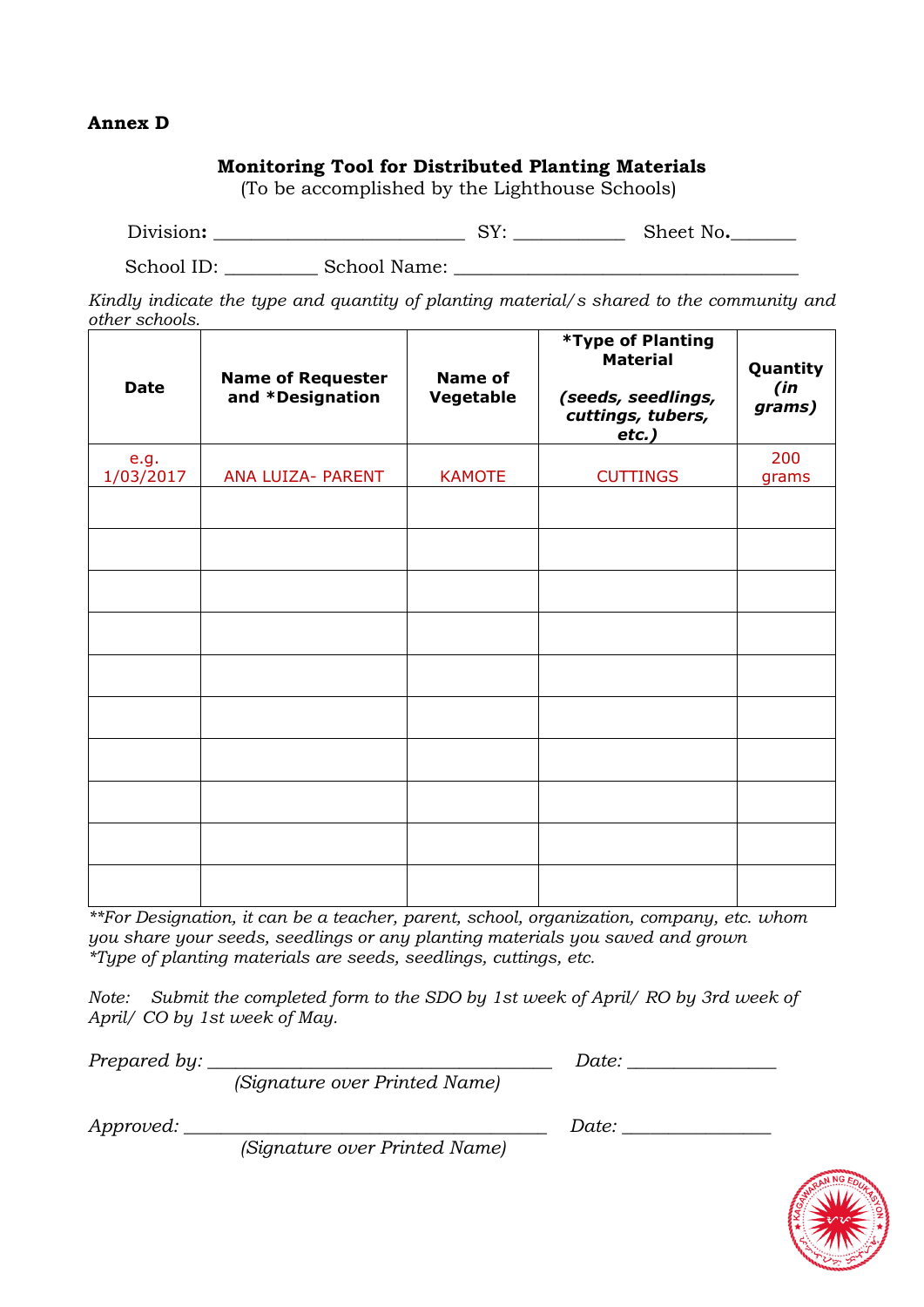#### **Annex E**

#### **Monitoring Tool for Nutrition Education for Learners, Parents, and Other Community Members**  (To be accomplished by the Lighthouse Schools) Division**: \_\_\_\_\_\_\_\_\_\_\_\_\_\_\_\_\_\_\_\_\_\_\_\_\_\_\_** SY: **\_\_\_\_\_\_\_\_\_\_\_\_** Sheet No**.\_\_\_\_\_\_\_**  School ID: School Name: *Kindly fill-out this form with details of nutrition education activities conducted for various types of audiences, beyond lesson integration for students. Please attach a maximum of 10 action photos with an attendance sheet for means of verification. The rest of the attendance sheets need not be submitted but should be compiled and readily available during monitoring.* **Date Conducted Food/Nutrition Key message Type of Audience** *(Ex. Learners/ parents/ community members/ specify for other types)* **Name of School Activity** *(Ex. Parents' meeting, Buwan ng Wika Celebration, etc.)* **Mode of Delivery** *(Ex. Film showing, garden tour, food tasting, etc.)* **Total Number of Attendees**

*Note: Submit completed form to the SDO by 1st week/ RO by 2nd week/ CO by 3rd week, of succeeding month after every grading quarter.*

*Prepared by: \_\_\_\_\_\_\_\_\_\_\_\_\_\_\_\_\_\_\_\_\_\_\_\_\_\_\_\_\_\_\_\_\_\_\_\_\_ Date: \_\_\_\_\_\_\_\_\_\_\_\_\_\_\_\_* 

*(Signature over Printed Name)* 

*Approved: \_\_\_\_\_\_\_\_\_\_\_\_\_\_\_\_\_\_\_\_\_\_\_\_\_\_\_\_\_\_\_\_\_\_\_\_\_\_\_ Date: \_\_\_\_\_\_\_\_\_\_\_\_\_\_\_\_* 

*(Signature over Printed Name)* 

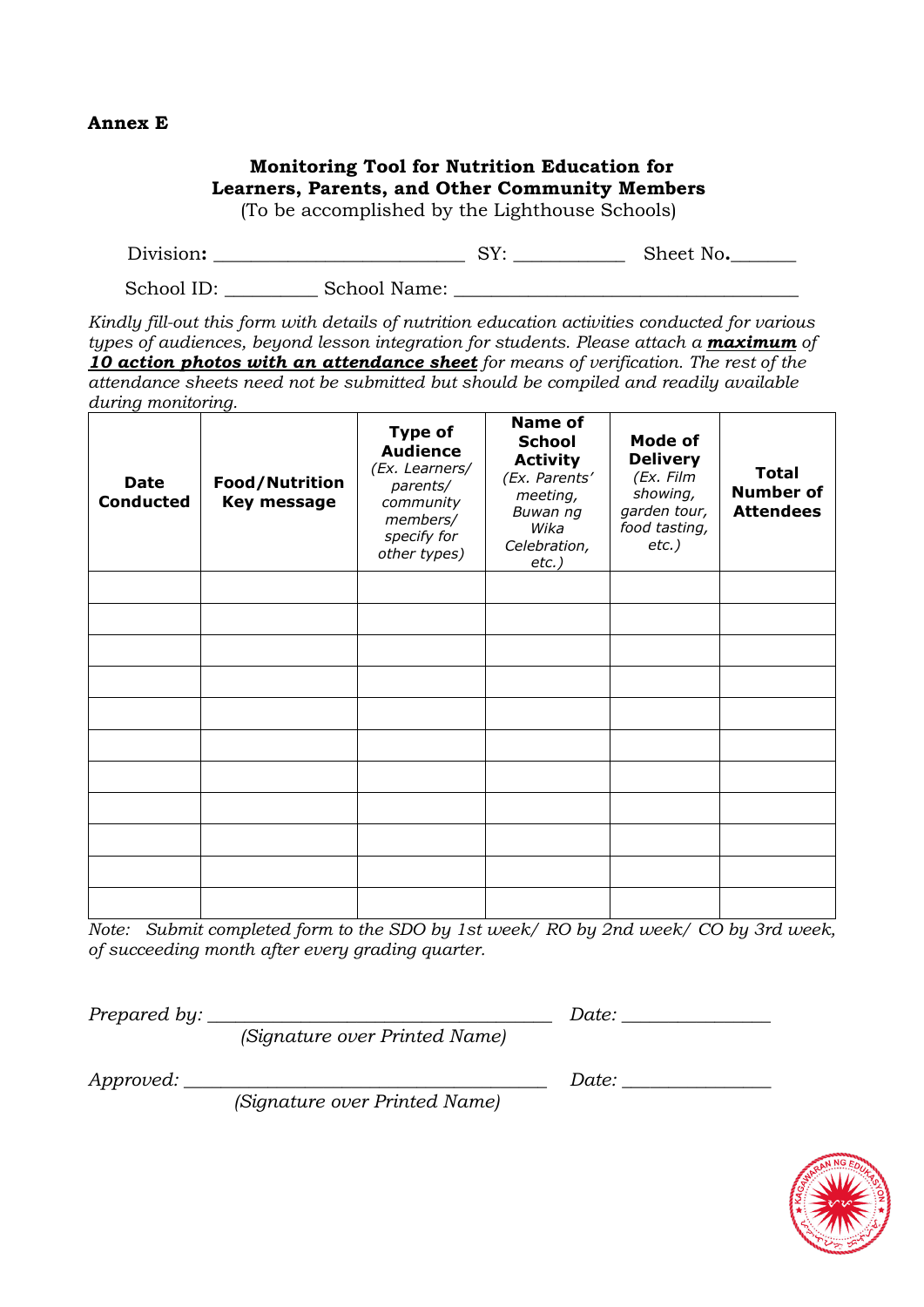#### **Annex F**

# **Lighthouse School Accomplishment Report**

| Region/Division:         | Period Covered: |
|--------------------------|-----------------|
| Name of School:          | School ID:      |
| Telephone/Mobile Number: | Email Address:  |

# **A. NUTRITIONAL STATUS FOR 2 YEARS (Current & Previous Year)**

## **1. SY \_\_\_\_\_\_\_\_\_\_\_\_\_\_\_\_\_\_\_\_\_\_\_\_\_**

| <b>Body Mass Index-for-Age/</b><br><b>Weight-for-Age</b> | Number of<br><b>Learners</b> | <b>Height-for-Age</b> | <b>Number of</b><br><b>Learners</b> |
|----------------------------------------------------------|------------------------------|-----------------------|-------------------------------------|
| Severely Wasted/                                         |                              | Severely Stunted      |                                     |
| Severely Underweight<br>Wasted/<br>Underweight           |                              | Stunted               |                                     |
| Normal                                                   |                              | Normal                |                                     |
| Overweight                                               |                              | Tall                  |                                     |
| Obese                                                    |                              |                       |                                     |
| <b>TOTAL:</b>                                            |                              |                       |                                     |

## **2. SY \_\_\_\_\_\_\_\_\_\_\_\_\_\_\_\_\_\_\_\_\_\_\_\_\_**

| <b>Body Mass Index-for-Age/</b><br><b>Weight-for-Age</b> | Number of<br><b>Learners</b> | <b>Height-for-Age</b> | <b>Number of</b><br><b>Learners</b> |
|----------------------------------------------------------|------------------------------|-----------------------|-------------------------------------|
| Severely Wasted/<br>Severely Underweight                 |                              | Severely Stunted      |                                     |
| Wasted/<br>Underweight                                   |                              | Stunted               |                                     |
| Normal                                                   |                              | Normal                |                                     |
| Overweight                                               |                              | Tall                  |                                     |
| Obese                                                    |                              |                       |                                     |
| <b>TOTAL:</b>                                            |                              |                       |                                     |

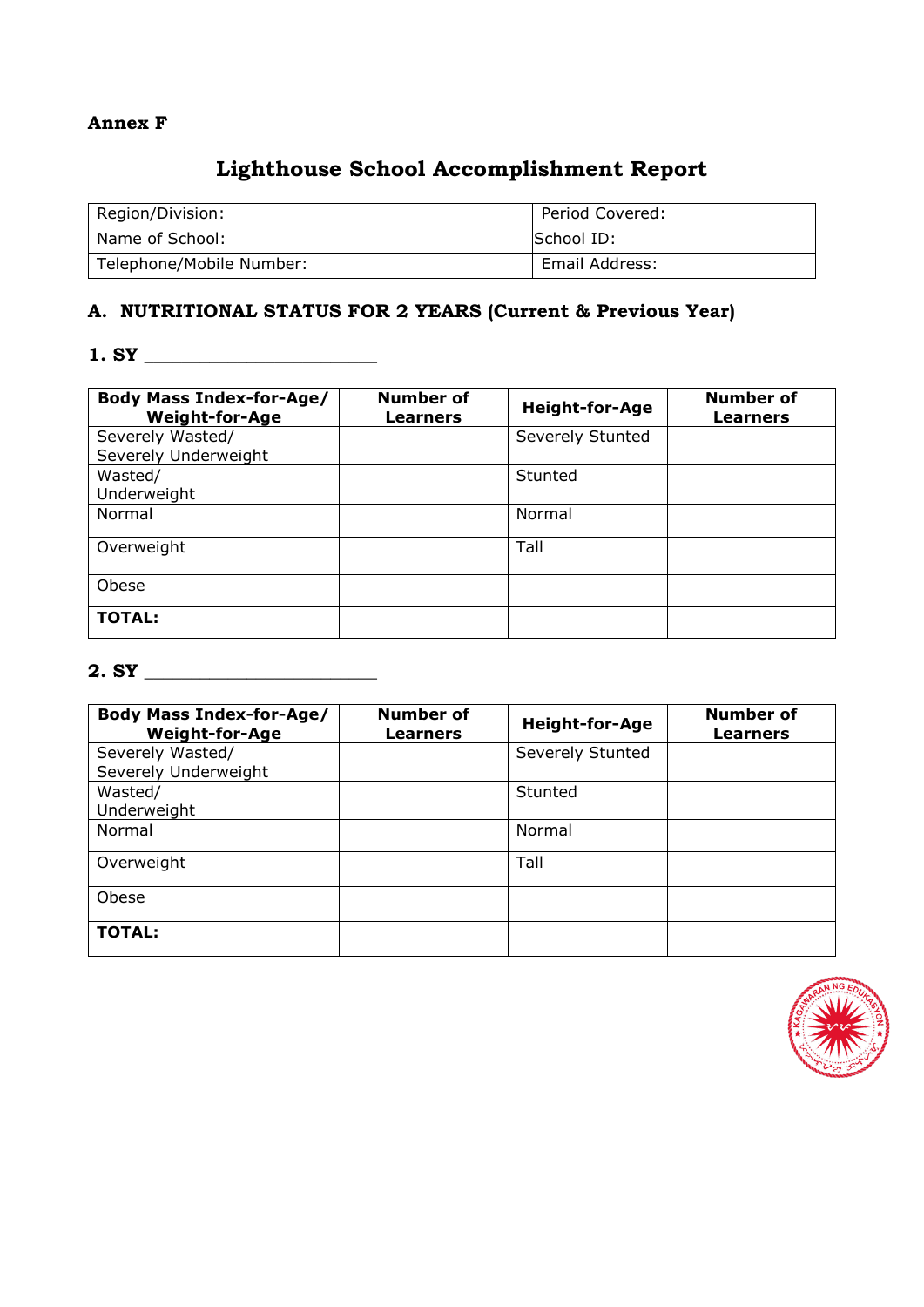# **B. GPP IMPLEMENTATION**

| <b>School</b><br>ID/<br><b>Name</b> | List of<br><b>Vegetables</b><br><b>Planted</b> | No. of<br><b>Kilos</b><br><b>Produced</b> | No. of<br><b>Kilos Used</b><br>for<br><b>Feeding</b> | No. of<br><b>Seedlings</b><br>Propagated | No. of<br><b>Seeds/Seedlings</b><br><b>Distributed</b> |
|-------------------------------------|------------------------------------------------|-------------------------------------------|------------------------------------------------------|------------------------------------------|--------------------------------------------------------|
|                                     |                                                |                                           |                                                      |                                          |                                                        |
|                                     |                                                |                                           |                                                      |                                          |                                                        |
|                                     |                                                |                                           |                                                      |                                          |                                                        |
|                                     |                                                |                                           |                                                      |                                          |                                                        |
|                                     |                                                |                                           |                                                      |                                          |                                                        |
|                                     |                                                |                                           |                                                      |                                          |                                                        |
|                                     |                                                |                                           |                                                      |                                          |                                                        |

| Name of School/<br><b>Family/Organization</b><br><b>Given Planting materials</b> | <b>Total count of</b><br>the kinds of<br>vegetables given<br>as planting<br>material | <b>Total quantity</b><br>of planting<br>materials given<br>(in grams/<br>bundles/ pieces) | <b>Kinds of Planting</b><br><b>Materials Given</b><br>(ex. seeds,<br>seedlings, cuttings,<br>tubers, etc.) |
|----------------------------------------------------------------------------------|--------------------------------------------------------------------------------------|-------------------------------------------------------------------------------------------|------------------------------------------------------------------------------------------------------------|
|                                                                                  |                                                                                      |                                                                                           |                                                                                                            |
|                                                                                  |                                                                                      |                                                                                           |                                                                                                            |
|                                                                                  |                                                                                      |                                                                                           |                                                                                                            |
|                                                                                  |                                                                                      |                                                                                           |                                                                                                            |
|                                                                                  |                                                                                      |                                                                                           |                                                                                                            |
|                                                                                  |                                                                                      |                                                                                           |                                                                                                            |
|                                                                                  |                                                                                      |                                                                                           |                                                                                                            |

| List of Indigenous Vegetables in the Crop Museum |  |  |
|--------------------------------------------------|--|--|
|                                                  |  |  |
|                                                  |  |  |
|                                                  |  |  |
|                                                  |  |  |
|                                                  |  |  |
|                                                  |  |  |
|                                                  |  |  |

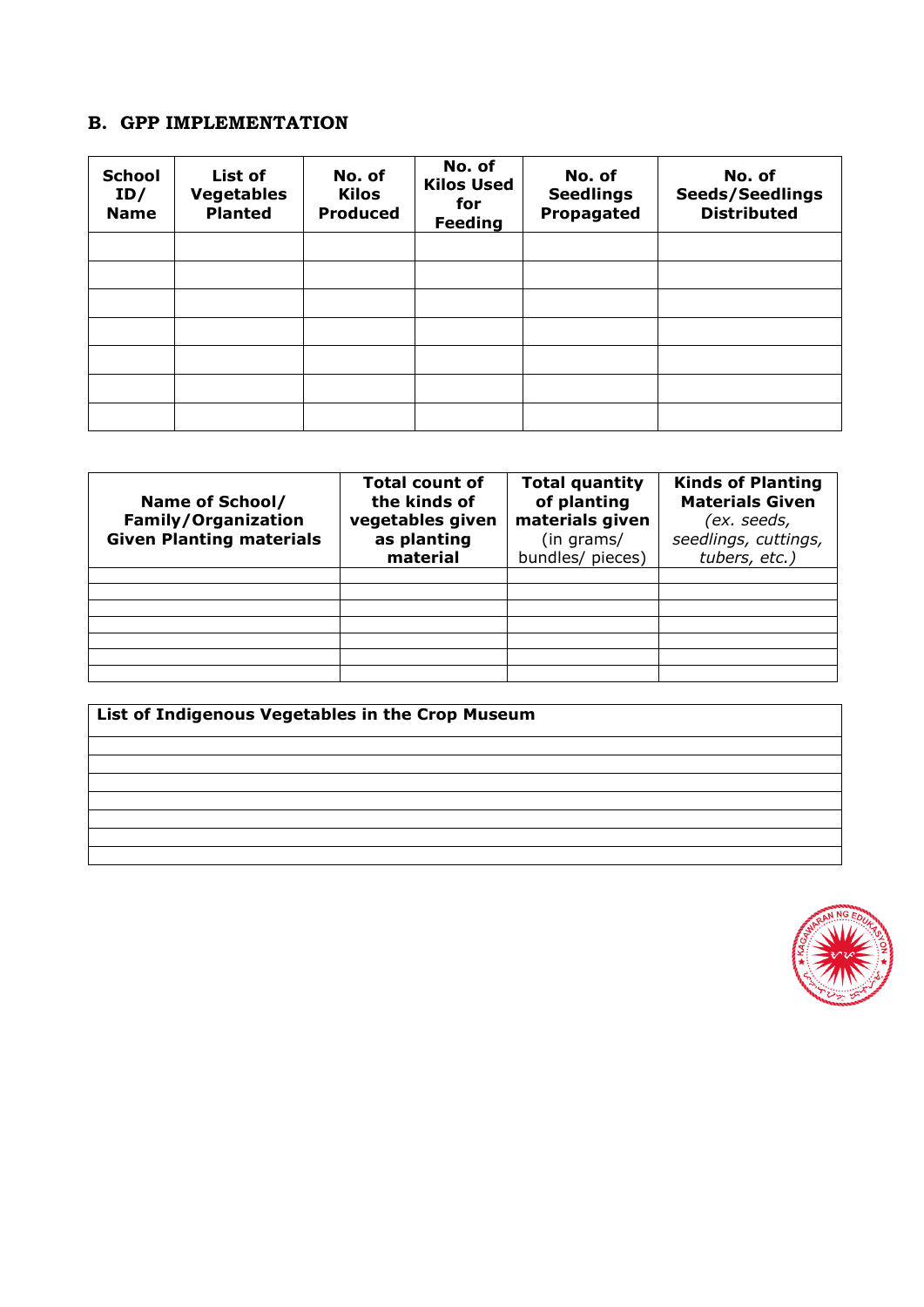#### **C. SBFP IMPLEMENTATION**

| Grade<br>Level        | <b>No. of Target</b><br><b>Beneficiaries</b> | <b>No. of Actual</b><br><b>Beneficiaries</b> | No. of 4Ps<br><b>Beneficiaries</b> | No. of<br><b>Repeaters</b> | No. of<br><b>Feeding</b><br><b>Days</b><br><b>Completed</b> |
|-----------------------|----------------------------------------------|----------------------------------------------|------------------------------------|----------------------------|-------------------------------------------------------------|
| <b>Kinder</b>         |                                              |                                              |                                    |                            |                                                             |
| Grade                 |                                              |                                              |                                    |                            |                                                             |
| Grade<br>$\mathbf{2}$ |                                              |                                              |                                    |                            |                                                             |
| Grade<br>З.           |                                              |                                              |                                    |                            |                                                             |
| Grade<br>4            |                                              |                                              |                                    |                            |                                                             |
| Grade<br>5            |                                              |                                              |                                    |                            |                                                             |
| Grade<br>6            |                                              |                                              |                                    |                            |                                                             |
| <b>Total</b>          |                                              |                                              |                                    |                            |                                                             |

# **D. NUTRITION EDUCATION IMPLEMENTATION**

| <b>Activities Conducted on Nutrition</b><br><b>Education</b> | <b>Food/Nutrition Key</b><br><b>Message</b> | <b>Total Number of</b><br><b>Attendees</b> |
|--------------------------------------------------------------|---------------------------------------------|--------------------------------------------|
|                                                              |                                             |                                            |
|                                                              |                                             |                                            |
|                                                              |                                             |                                            |
|                                                              |                                             |                                            |
|                                                              |                                             |                                            |

#### **E. GARDEN LINK TO NUTRITION EDUCATION**

**Activities Conducted using the garden as a learning laboratory for learners and their parents**

#### **F. LIST/PICTURES OF INDIGENOUS VEGETABLES**